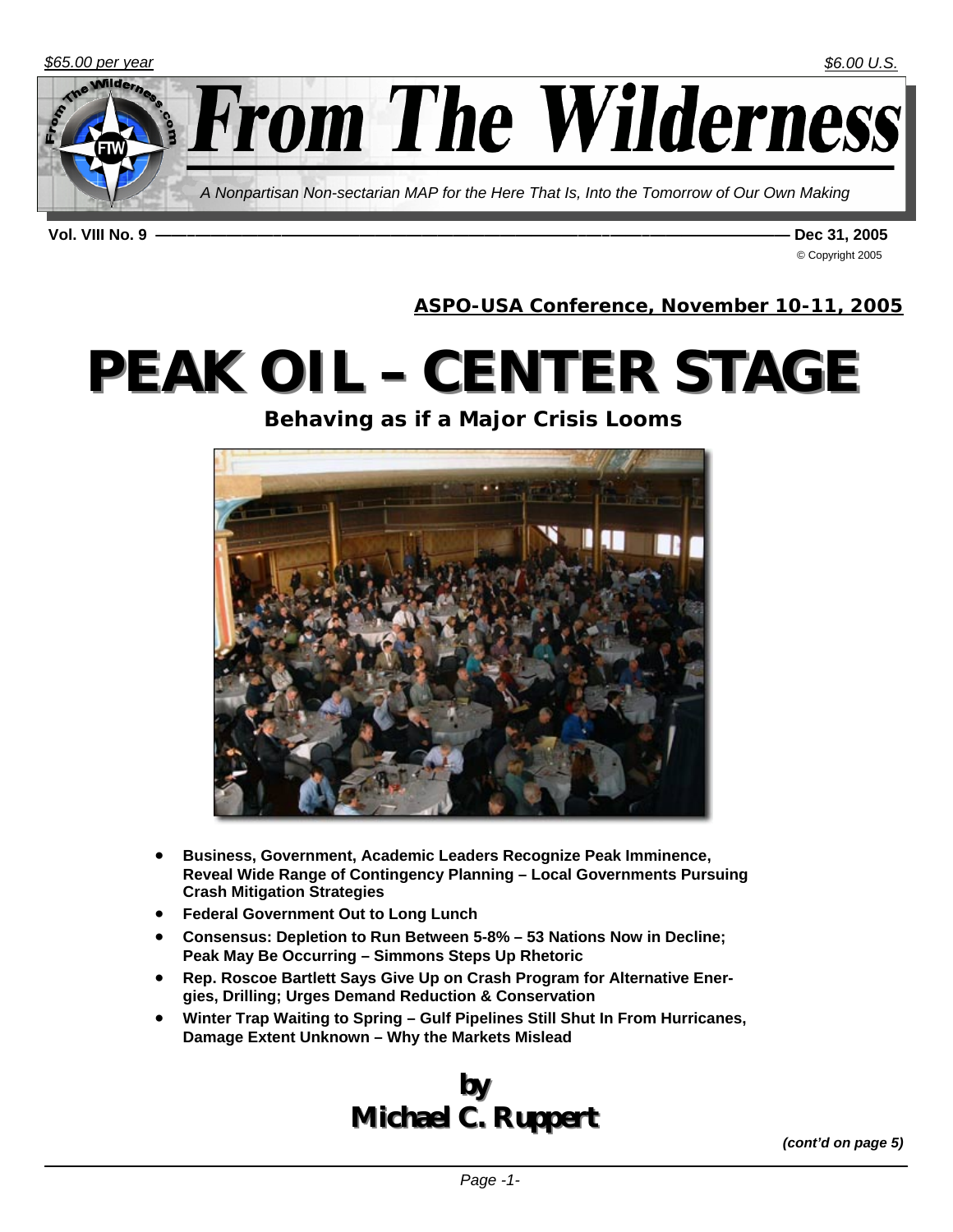## *From the Wilderness*

Michael C. Ruppert Publisher/Editor

| Editor/PublisherMichael C. Ruppert           |  |
|----------------------------------------------|--|
| Senior WriterJamey Hecht, Ph.D.              |  |
| Contributing Editor Peter Dale Scott, Ph.D.  |  |
| Military / Veteran's Affairs EditorStan Goff |  |

*From The Wilderness* is published eleven times annually. Subscriptions are \$65 (US) for 11 issues.

> *From The Wilderness*  P.O Box 6061 – 350, Sherman Oaks, CA 91413 www.fromthewilderness.com editorial: editor@copvcia.com subscriptions and customer service: service@copvcia.com

(818) 788-8791 \* (818) 981-2847 fax

#### **TABLE OF CONTENTS**

| Jerome Hauer Now on Bioport Board of |  |
|--------------------------------------|--|
|                                      |  |
|                                      |  |
|                                      |  |
|                                      |  |
|                                      |  |
|                                      |  |

© Copyright 2005 Michael C. Ruppert and *From The Wilderness Publications*, www.fromthewilderness.com. All rights reserved.

#### **REPRINT POLICY**

Any story, originally published in From The Wilderness more than thirty days old may be reprinted in its entirety, non-commercially, if, and only if, the author's name remains attached and the following statement appears.

"Reprinted with permission, Michael C. Ruppert and From The Wilderness Publications, www.copvcia.com, P.O Box 6061 – 350, Sherman Oaks, CA 91413, (818) 788-8791. FTW is published monthly; annual subscriptions are \$65 per year."

THIS WAIVER DOES NOT APPLY TO PUBLICATION OF NEW BOOKS.

For reprint permission for "for profit" publication, please contact FTW. For Terms and conditions on subscriptions and the From the Wilderness website, please see our website at: www.fromthewilderness.com or send a self-addressed stamped envelope with the request to the above address.

*[*Democracy Now *and* The Nation *have purposefully chosen to omit critical facts about Jerome Hauer and BioPort in Jeremy Scahill's coverage of the ongoing controversy surrounding the Bush Administration and its public health policies – especially as they relate to the stockpiling of vaccines.*

*These publications made a conscious choice to portray Jerome Hauer as a martyr targeted by the Bush administration while ignoring the fact that Hauer now sits on the Board of one of the most controversial pharmaceutical corporations on the planet, BioPort. This company produces an anthrax vaccine that has a proven track record of being deadly and injurious. BioPort is linked to the Bin Laden Family and may be owned in part by The Carlyle Group.*

*Let's take a look at the real story. – FTW]*

## **JEROME HAUER NOW ON JEROME HAUER NOW ON BIOPORT BOARD OF DIRECTORS DIRECTORS**

## *Democracy Now* **&** *The Nation* **Completely Blow the REAL Story**

**by Michael Kane**



**Photo of Jerome Hauer from http://www.cphp.pitt.edu/upcphp/images/Jerome%20Hauer.jpg**

*December 15, 2005 1500 PST (FTW)*: **W**hen *FTW* published TOTAL HEALTH TYRANNY on November 2, 2005, one of the story's bullet points read, "*Jerome Hauer leaves HHS: where, oh where will he turn up?*" Hauer was named as a "person of interest" in the crimes of 9/11 by Michael Ruppert in *Crossing the Rubicon* .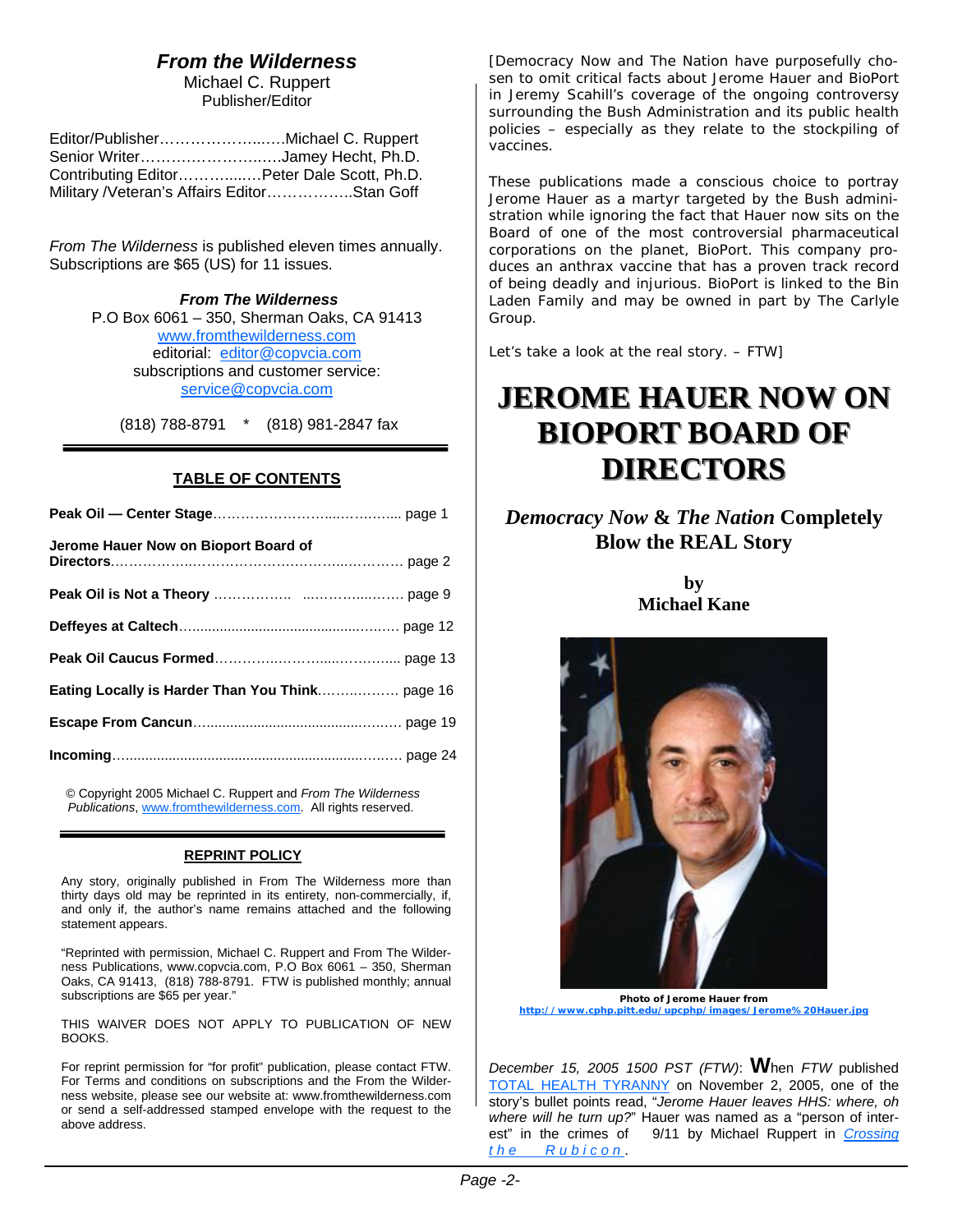On November 3, 2005, a Google-news search pulled up a POGO blog entry that stated the following:

> Jerome Hauer, the former head of HHS's [Health and Human Services] biodefense program, **is now on the Board of Emergent Biosolutions, Bio**port's parent company. [emphasis added]<sup>1</sup>

Bioport is an extremely controversial pharmaceutical company that manufactures a despicable anthrax vaccine linked to deaths and injuries in the U.S. military. After years of litigation, the vaccine can no longer be administered to soldiers on a mandatory basis. Recent legislation – referred to as Bioshield 2 or  $\overline{BARDA}$  – is attempting to grant complete liability bail-outs to specific pharmaceuticals labeled "countermeasures." BioPort is positioning itself to gain immunity from litigation if its anthrax vaccine is massively deployed for emergency mandatory vaccination of civilians.

That November 3 POGO post links to this post from October 13:

**Especially critical of Simonson [the current head of the Department of Health and Human Services' biodefense program] has been Jerome M. Hauer, who previously held Simonson's position and is now a consultant for several biodefense firms (Hauer is yet another administration official who has passed through the revolving door.** Hauer now sits on the board of directors of Emergent Biosolutions, the parent company of Bioport, the primary manufacturer of the Defense Department's anthrax vaccine. **Bioport did not get the primary Bioshield anthrax vaccine contract for the Strategic National Stockpile, instead an upstart competitor, VaxGen, won. Bioport has been critical of Bioshield and of VaxGen.)** [emphasis added]2

This is extremely significant. Hauer is critical of Secretary Simonson for not filling the Strategic National Stockpile (SNS) with millions of vaccines in short order. Hauer then leaves HHS to take a very clear stance in support of BioPort's discredited anthrax vaccine, in apparent opposition to VaxGen's "next generation" anthrax vaccine.

VaxGen has recently announced delays in the production of their anthrax vaccine. They will deliver 75 million doses to the U.S. Government's SNS later than expected – by the fourth quarter of 2006. Right when this is announced Hauer jumps to VaxGen's competitor BioPort. Hauer is supporting a vaccine that is certain to cause injury and even death if deployed to tens of millions of people.

The controversial nature of BioPort's anthrax vaccine was surely a key factor in their loss of a \$280 million government contract to VaxGen. The safety and efficacy of the VaxGen vaccine is not yet publicly known.

According to *Insight Magazine*, the CEO of BioPort, Fuad El-Hibri, is friends with the Bin Laden family.<sup>3</sup> The Carlyle Group has never disclosed whether or not they own a stake in BioPort.4 Both before and after 9/11, the Bin Laden family owned a stake in Carlyle.

On the morning of September 11, 2001, Shafiq bin Laden – Osama bin Laden's brother – was meeting with George Herbert Walker Bush in Washington D.C.'s Ritz Carlton Hotel on official Carlyle business.5

*DEMOCRACY NOW***,** *THE NATION***, AND JEREMY SCAHILL** On November 9, 2005, *The Nation* published an article by Jeremy Scahill titled "Germ Boys and Yes Men." The report is very strange in what it says and what it doesn't.

Scahill shows that Dick Cheney's office – especially his former chief of staff Lewis "Scooter" Libby, whose nickname is "germ boy" – was obsessed with preemptively vaccinating the entire country for smallpox. When Hauer was at HHS he opposed this, stating that a focus on smallpox alone was causing officials to lose sight of the totality of threats.

But on November 10, when Scahill was interviewed by Amy Goodman on *Democracy Now* (a show he co-produces), he said a deal was reached between Cheney's office and Hauer where the smallpox vaccine would be offered to half a million soldiers and 50,000 first responders. So there was no safety and efficacy dispute between Hauer and Cheney's office; the only area of contention was about the number of people who were to be inoculated for smallpox.

What is astonishingly, and inexplicably, left out of Scahill's report is that *Jerome Hauer is now on the Board of Directors of BioPort* and that their anthrax vaccine is deadly and injurious. But the following exchange between he and Amy Goodman shows it is damn near impossible that Scahill is unaware of these facts:

> **AMY GOODMAN:** And very quickly, who has been the beneficiary, the corporation, of dealing right now?

**JEREMY SCAHILL:** Well, Amy, that perhaps is something that doctors who have been working on this can address directly, because it's interesting how -- **there's one company called Bioport, which manufactured anthrax vaccine, that** *literally* **made a killing off of these vaccines.** And there are a number of companies that have profited directly. But this is -- the political story here is about Scooter Libby coming up against a guy who is truly a public health professional, the Vice President's office coming up against a guy who was truly a public health professional, and then apparently targeting him because he had dared to stand up against them. [emphasis added]

Here Scahill reveals to us that he is aware of the BioPort anthrax vaccine and its track record of death and injury. But rather than explain what "literally made a killing off of these vaccines" specifically means to the large listening and viewing audience tuned into *Democracy Now* on November 10, 2005, he glosses right over it as if it was somehow unimportant. Anyone who is not familiar with the history of BioPort's despicable anthrax vaccine would have no clue what Scahill was referring to.

So why does he skirt this issue in both his report and the interview?

**JEREMY SCAHILL:** *-- the political story here is about Scooter Libby coming up against a guy who is truly a public health professional [Jerome Hauer], the Vice President's office coming up against a guy who was truly a public health professional, and then apparently targeting him because he had dared to stand up against them.* [emphasis added]

It's politics.

As is par for the course on both the left and the right, the truth dies in politics. Medical investigator Liam Scheff pointed out to this reporter that *Democracy Now* has a political agenda against Bush and Cheney, and if Jerome Hauer (a Democrat) can be used to further that agenda, then so be it.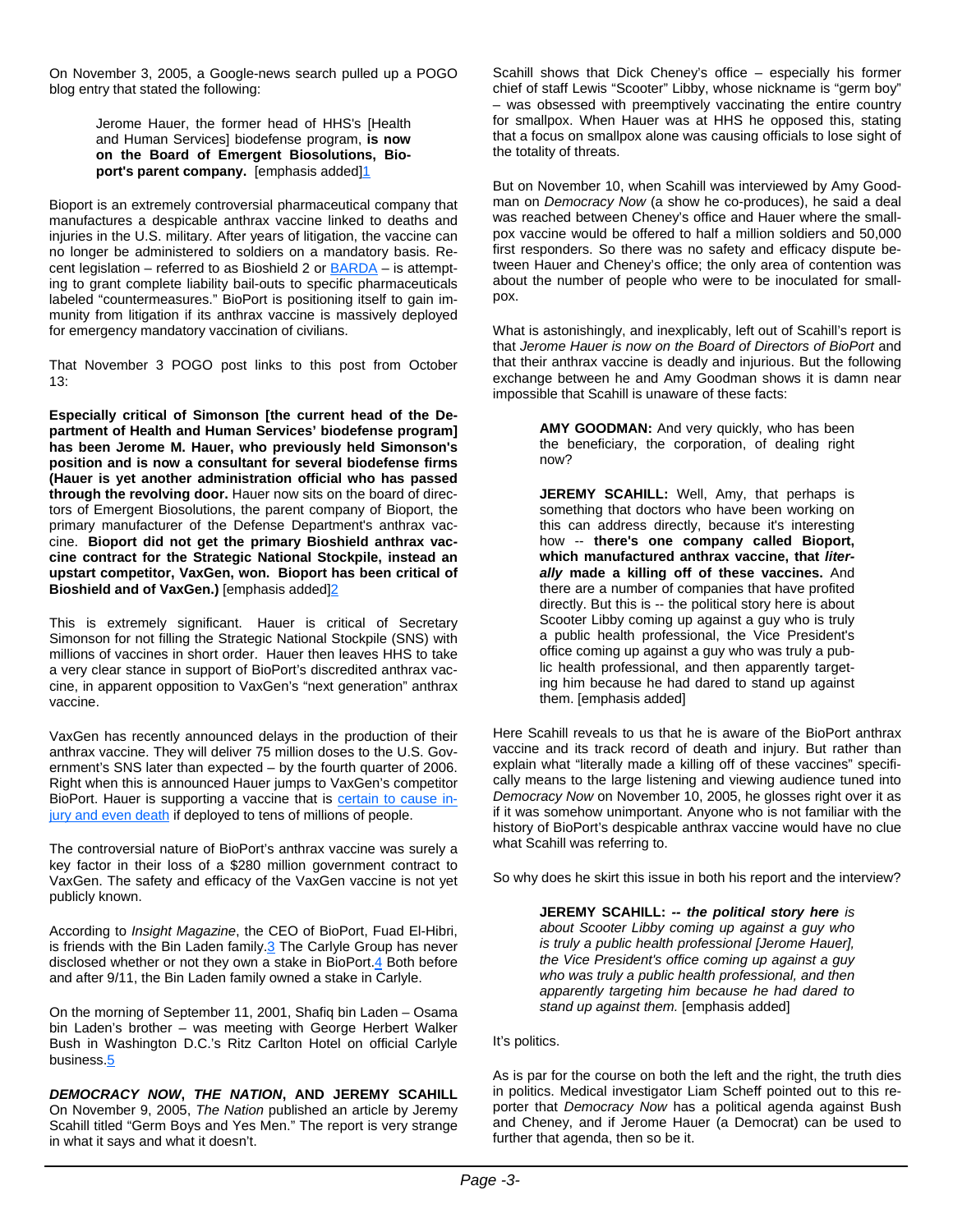Unfortunately it is actually Scahill and *Democracy Now* who are being used. It would be nice to say *The Nation* is being used as well, but their track record does not allow *FTW* to be so kind [see *Crossing the Rubicon,* chapter 17]. BioPort is never mentioned in *The Nation* report – not once.

Scahill ends his report by trashing VaxGen, BioPort's primary competitor:

> …more than 80 percent of the nearly \$1 billion allocated under the program has gone to a scandalplagued company that has never successfully produced an FDA-licensed vaccine. In November 2004 California-based VaxGen was handed one of the largest government vaccine contracts in history. The company is largely known for its failed AIDS vaccine, and just a few months before VaxGen won the Bioshield contract, the Nasdaq took the unusual step of delisting it from trading because of financial irregularities. So why did it get the contract? "I have no idea why VaxGen was selected," admits Henderson, who remains chair of the influential Secretary's Advisory Council at HHS. "It's not for me to decide whether it's a good idea or not." But it was for Simonson and his staff. And as with many Bush Administration contracts, several signs point to cronyism as the deciding factor--among them: VaxGen CEO Lance Gordon is a longtime associate of one of Simonson's top deputies on Bioshield, Dr. Phil Russell, former chief of Army medical research.

All of this information is basically correct, but Scahill exposing the dirty laundry of VaxGen yet not their competitor. Why? The fact that BioPort is never mentioned properly throughout Scahill's report or in the *Democracy Now* interview, while Jerome Hauer is repeatedly praised, effectively makes this a great piece of PR for BioPort.

In absolutely no way does *FTW* support BioPort or VaxGen. We recognize that the BioPort vaccine has a proven track record of injury and death that must never be overlooked for any reason. It should also be noted that we reported on VaxGen's sordid past back in March of 2004.6

Scahill continually references the fact that the Bush administration was lying about Iraq having the capability to attack the U.S. with weaponized smallpox, yet he leaves out the fact that *immediately after 9/11 Jerome Hauer was making the exact same claims, helping to propel Bush's call to war* [see *Crossing the Rubicon,* page 426, referencing *Newsday,* September 22, 2001, article by Laurie Garret].

Scahill details widely circulating claims that Stewart Simonson, who recently took over Hauer's position as head of the biodefense department at HHS, is "the next Michael Brown." Formerly a lawyer for Amtrak, Simonson has no experience in public health whatsoever. Judith Miller is mentioned in Scahill's report for her close relationship with Cheney's office. She participated in a bio-terror drill titled "Dark Winter," which simulated a smallpox attack on American soil. Cheney and Libby took special interest in this exercise, and Libby was interviewed by Miller in her epic book, "Germs," where she reported his view of weaponized smallpox at length. Those are some of the points Scahill makes in the proper context.

Jeremy Scahill's report for *The Nation* can be read here: http:// www.thenation.com/doc/20051128/scahill

The Democracy Now transcript quoted above can be read here: http://www.democracynow.orgarticle.pl?sid=05/11/10/1527211

#### **WHO IS JEROME HAUER?**

Jerome Hauer is a Bio-Warfare expert who is well known in New York City for having created former mayor Rudolph Giuliani's Office of Emergency Management (OEM) in World Trade Center 7 – the building that inexplicably imploded in a freefall on September 11, 2001, without having been hit by an airplane. Hauer's corporate affiliations include SAIC, Batelle, CSC-DynCorp, Hollis-Eden, and one of the nation's most powerful private investigative and security firms Kroll Inc., among others. Now BioPort has been added to his resume.

On the eve of 9/11, in NYC, Hauer was having drinks with his close friend, the recently retired FBI Agent and "Osama-Chaser," John O'Neil. At that time O'Neil was the head of security at the World Trade Center complex, a position Hauer had helped him to get. O'Neil died in the World Trade Center on 9/11, and it was Hauer who identified his body.

Hauer was quoted by *Newsday* staff writer Laurie Garrett on her personal blog as saying, "John O'Neill was head of the FBI's counterterrorism branch in Washington. He led every important investigation you can name — the USS Cole, Tanzania, Kenya bombings. He retired three weeks ago. I helped him get the job as head of security for the World Trade Center.And the irony is, the guy he chased for most of his career killed him."

See *Crossing the Rubicon, chapter 23, pages 421-426* for references and more information on Hauer.

1 POGO Blog, November 3, 2005 http://pogoblog.typepad.com/ pogo/2005/11/of\_drugs\_and\_do.html Referencing Homeland Defense Journal Online, "Jerome M. Hauer Named to Board of Directors of Emergent." http://www.homelanddefensejournal.com/ scoop\_faces\_hauer.htm

2 POGO Blog, October 13, 2005. http://pogoblog.typepad.com/ pogo/2005/10/the\_mike\_brown\_.html

3 "Did the FBI Make Rush to Judgment?" by Timothy W. Maier, *In*sight Magazine, Originally published here: http:// www.insightmag.com/main.cfm?include=detail&storyid=403833 This report appears to have been taken down. It is cached here: http://72.14.207.104/search? q=cache:L5izWdqPFtsJ:www.insightmag.com /main.cfm%3Finclude%3Ddetail%26storyid% 3D403833+Insight+Magazine +BioPort+bin+Laden&hl=en

4 "Combining Biological and Economic Warfare," by Michael C. Ruppert and Wayne Madsen, *FromTheWilderness.com,* May 9, 2003. http://www.fromthewilderness.com/free/ww3/050903\_SARS.html

5 "An Axis of Junkies," Washington dispatch, *The Guardian,* August 6, 2003. http://www.guardian.co.uk/elsewhere/journalist/ story/0,7792,1013484,00.html

"Conspiracy Theories, The Saudi Connections," *CBC The Fifth Estate,* Originally Broadcast on October 29, 2003. http://www.cbc.ca/fifth/ conspiracytheories/saudi.html

6 "VACCINE EPIDEMIC," by Michael Kane, *FromTheWilderness.com,* March 16, 2004. http://www.fromthewilderness.com/free/ ww3/031604\_vaccine\_epidemic.html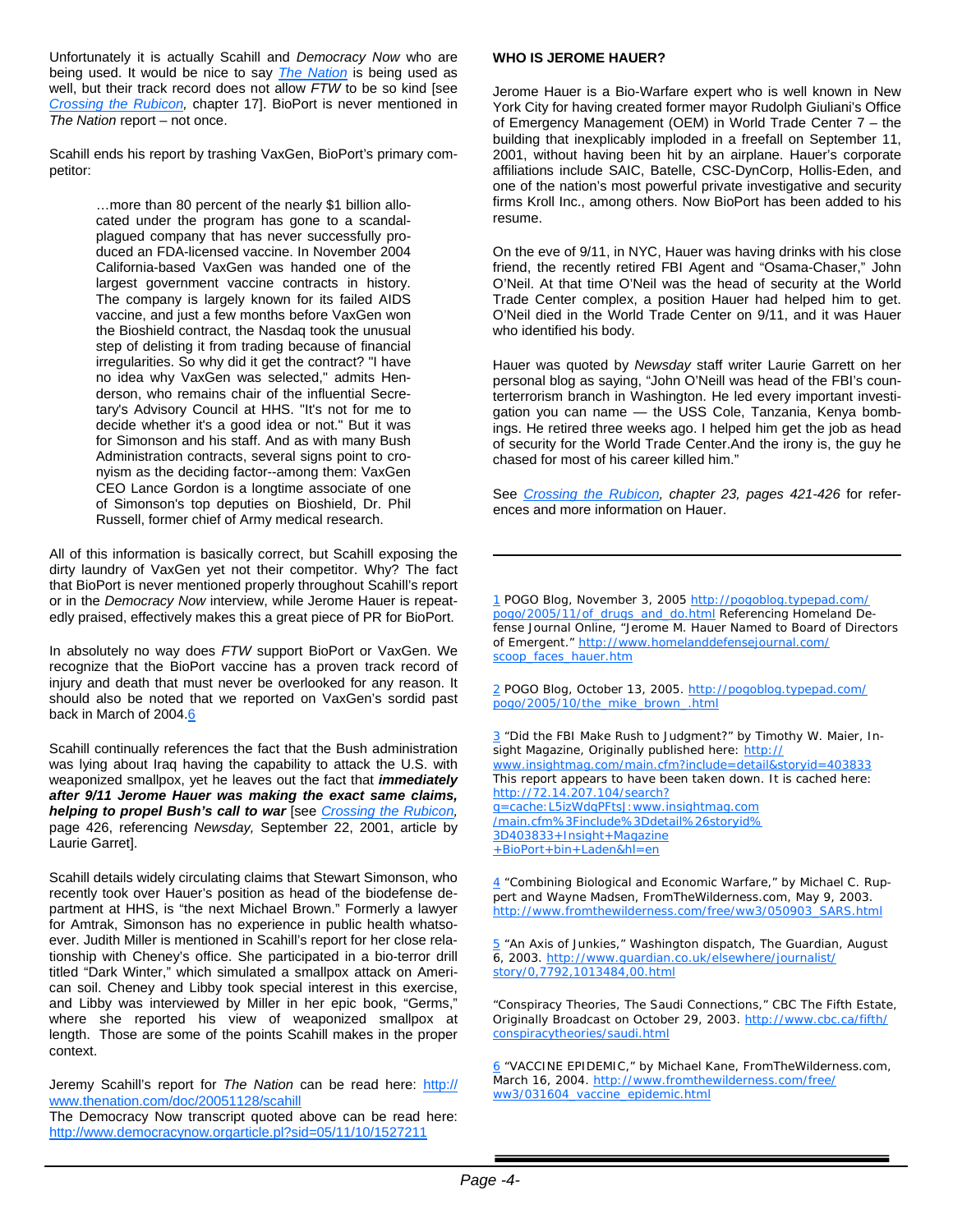#### *("Peak Oil—Center Stage" cont'd from page 1)*

*[ASPO-USA is an affiliate of the Association for the Study of Peak Oil founded by Colin Campbell in 2001. With the exception of the first ASPO conference in Uppsala, Sweden FTW has covered every ASPO event from Paris, to Berlin, to Lisbon, to Edinburgh. A look at each story in succession shows a gradually awakening and expanding community that might be, in the words of President Lincoln, "the last, best hope of Earth." The United States certainly isn't. –JAH]* 

> This is a paradigm shift. The culture of growth is being replaced by the culture of sustainability… Peter Drucker pointed out that about every 500 years human civilization has to completely rethink itself. 500 years ago civilization embarked on the industrial era. That era is coming to an end. – Dick Lamm, former three-term Colorado Governor.

> Our taboo in the US has been about energy and depletion. We're not supposed to talk about it. The Sioux had an energy ethic. Bison were their source of energy and they sought a balance with their supply… In the US we could soon have headlines reading, 'Power Outage at Mall – 30 Stranded on Escalator'… Peak Oil is an intelligence test. If you pass you survive. If you fail you starve. *–* Randy Udall

> With the onset of winter our suppliers, whether British oil companies or Saudi wellheads, or Nigerian platforms, or Venezuelan tankers, will find it next to impossible to meet global demand. The ticking clock's alarm is set to ring with the first cold snaps and the collective click of thermostats that will soon remind us all of our mortality. In the meantime, as I predicted almost three months ago, a Bush presidency hobbled by scandal will conveniently provide cover for the real problem: Peak Oil and Natural Gas.

— Mike Ruppert, October 27, 2005

In my humble opinion, we should now have reached 'Peak Oil'. So, it is high time to close this critical chapter in the history of the international oil industry and bid the mighty 'Peak' farewell.

At present, global oil output fluctuates around 82 mb/d as some institutions try vainly to push 2005 statistics towards 83 and 84 mb/d (as they always do). But they will be obliged to backtrack as 'actual' oil supplies fail to follow their 'paper' ones.

So that, in the 'Peak Oil' aftermath, we are about to enter what I call 'Transition One' [T1] - a rather bizarre phase akin to a vague noman's-land between still adequate oil supplies and the clear realization that demand has definitely left supply behind. I see the tragic '2004 Tsunami' and the heart-breaking '2005 Katrina and Rita' as the precursor signs to 'T1'. This fresh phase might come to burst on the global stage during the coming winter 2005/6, maybe taking large swaths of the public by surprise*.* 

– Ali Samsam Bakhtiari, Senior Advisor to the National Iranian Oil Company, (reportedly under house arrest in Iran and forbidden to leave the country).

*November 17, 2005 1400 PST (FTW)*, DENVER — **S**ometimes you have to watch what people do more than what they say. After more than four years and a dozen Peak Oil conferences in four countries, it is much less of a story for *FTW* to report on "whose numbers say what" than it is to see what kind of attitudes, foci and consensuses are emerging as we approach the winter. Therein lies the real story of what happened in Denver and why the first conference of the Association for the Study of Peak Oil-USA was a watershed moment. That moment happened in large part because of the brilliant organizational efforts of ASPO-USA, their chosen list of speakers, Beth Conover of the Denver Mayor's Office, Randy Udall, and the brilliant, thoughtful and diplomatic leadership of ASPO co-founder Steve Andrews. It also happened because we were ready for it to happen.



Steve Andrews running a tight ship with a great crew.

Sure, a very few of the speakers were "politically-correct, balanced" presenters who offered really dumb solutions like growing crops for fuel and using plant waste to make gasoline instead of composting or mulching it to restore our depleted and everdisappearing topsoil. At the ASPO-USA conference, these were tolerated costs rather than main courses, and with each successive conference both their numbers and credibility are decreasing.

What's important now is not the exact date when Peak might occur or an exact knowledge of how many barrels are left where. Even debate about the now increasingly disreputable reports provided by Daniel Yergin's Cambridge Energy Research is moot and losing steam. What's growing in people's consciousness is the awareness of all of the truly bizarre assumptions that such rosy predictions are based upon.

It may not want to, but the Peak Oil movement is destined to become the premier forum for the now-essential debate on the holistic future of mankind. Every part of human civilization will rightly be on that table sooner or later, and under a microscope. The sooner the movement accepts that daunting mandate, the sooner will we all see more edible and nutritious produce from its table. With Denver, that process has clearly begun.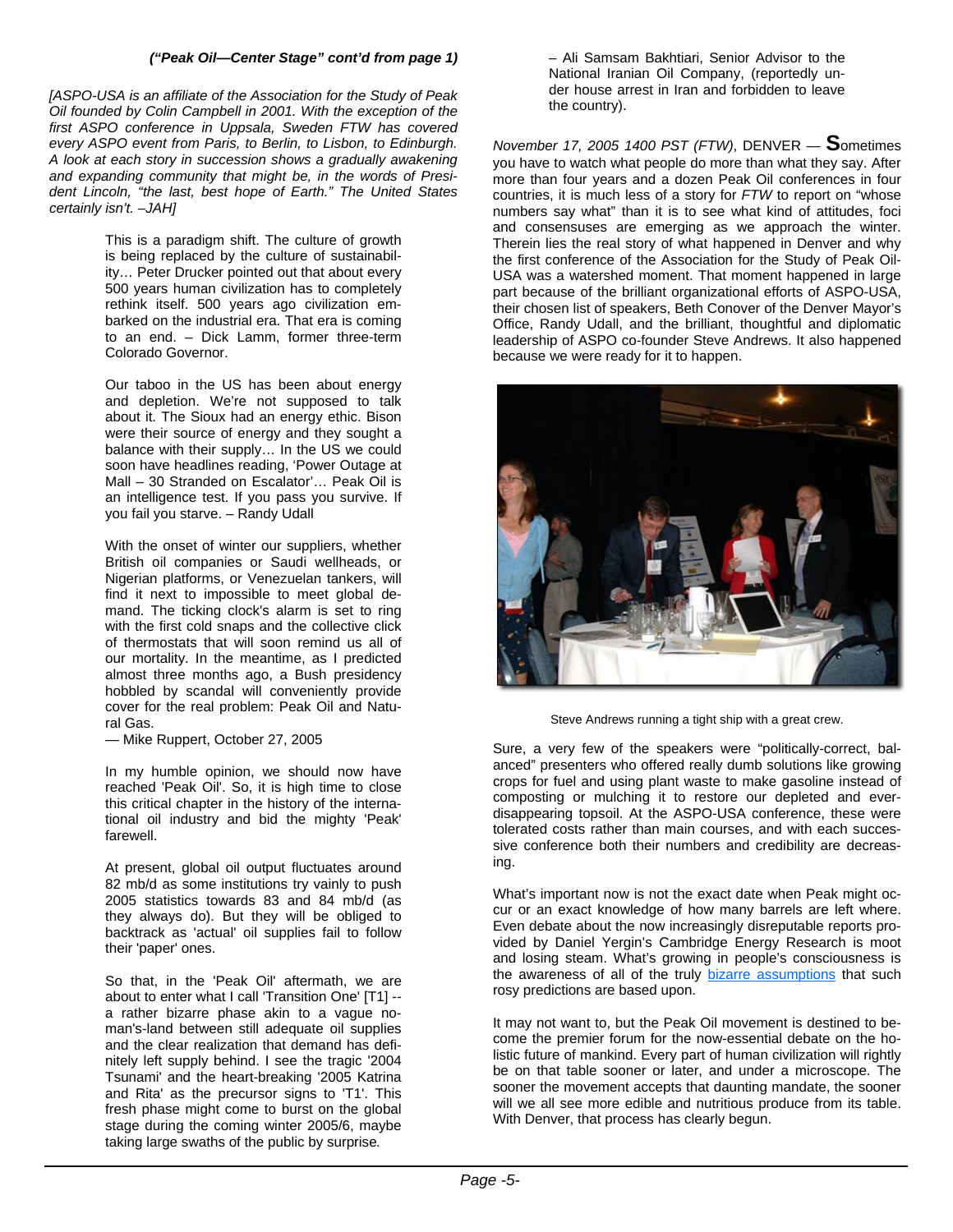Former Colorado governor Dick Lamm's piercing observation helped me to understand one of my deepest frustrations. Denver was no exception to my long-held observation that any "expert" who presents at one of these conferences is useless if he/she presents within only one discipline, whether it be economics, geology, engineering or business. These are the only disciplines I have seen represented at any such conference and they are the now-useless calling cards of the passing paradigm. Peak Oil is perhaps the only event that touches every dimension of human endeavor and it must be addressed that way – multi-dimensionally.

A geologist who gives us answers only as a geologist, an economist who thinks only in terms of money, a financial/market analyst who can only do charts and then asks us to believe that he has answered the problem misses the mark. It is not enough to have several people from different disciplines speak solely within their own areas. No, the task of integrating all the challenges is daunting enough for the layman. We respond to leaders who publicly reveal their own anguished process of seeing the world whole so that we might also see it whole. This is a conceptual view that is as alien to most Americans as is thinking in a foreign language.

Linear thinking within a single discipline has been both the province and the luxury of the industrial era where exorbitant amounts of cheap energy could be used to conveniently eliminate, ignore, and/ or suppress all the other human equations that have refused to yield neat answers from the last application of Industrial Age thought. Only when we integrate all aspects of life with the world around us do we produce a product that is nutritious (or even digestible) for the almost seven billion souls now inhabiting this planet. This, I think, is what Randy Udall was getting at. Otherwise the fragmentation that grows daily in the world is mirrored and reinforced within each of us as an individual. No wonder real progress seems so problematic. A conceptual shift is occurring, and none too soon.

Fact: Infinite growth is not possible.

Fact: The term "sustainable growth" is an oxymoron.

Fact: The current monetary system demands infinite growth because it is based upon borrowing and compound interest. Therefore the monetary system needs to be addressed first. When Catherine Austin Fitts is asked to attend a Peak Oil conference and begin teaching how capital gains can be completely divorced from increased consumption; when Peak Oilists start demanding a disengagement from major banks and financial markets as part of an integrated solution; then other real solutions will be liberated. Until you change the way money works, you change nothing.



Depletion

Fact: Peak Oil conferences will start to become more useful when somebody has the guts to ask something like, "What if global warming creates bigger hurricanes next year and they destroy more of our energy infrastructure?"; or "How can this guy propose using inedible crop waste for fuel instead of returning it to badly depleted topsoil which is yielding less and less food each year?"; or "Gee what are the African Americans, Chicanos and Latinos in the inner cities, what are India, China and every other country, going to say when we tell them, "Sorry, your shot at the great consumer paradise is gone? We've used everything up, including your share. How do we plan for that?"

The blessing of what happened in Denver was that some experts have begun leaving their disciplines because they recognize the inadequacy of single-discipline solutions. Matt Simmons talked of faith. "It's time that we leave the term 'I believe' — with respect to reserve numbers — in church." Simmons also repeated, with new urgency, the near universal demand for data reform so that real contingency planning might begin. Keynote speaker Representative Roscoe Bartlett (a scientist) talked of sustainability, monetary reform, ending growth, demand reduction, and awareness that global theories have little value when dropped like a wet blanket onto local problems. "I'm a conservative Republican, but I try not to be an idiot."

Aside from a huge standing ovation for Bartlett, the biggest ovation of the two-day event was given to Professor Albert Bartlett (no relation), a physicist, who is widely regarded as the Godfather of the sustainability movement. He is a man who has crossed many disciplines and in so doing, acknowledged and embraced his own (and our) humanity.



Professor Albert Bartlett the "Godfather of Sustainability" receives an award.

Now – and only now – can I go back into the discipline of journalism and within that discipline report on some of the events that occurred at this conference with confidence that when you have finished this story you will have a picture of what actually happened there.

For those interested in accurate and complete records of the entire proceedings I encourage you to visit the following web sites:

#### ASPO-USA The Oil Drum The Post Carbon Institute

For additional analysis I recommend stories by Tom Whipple of the *Falls Church News Press* who has emerged as one of the most cogent analysts of Peak Oil on the world scene. Whipple, *FTW* has recently learned, is a retired CIA analyst who likely spent many years looking at energy issues.

The Association for the Study of Peak Oil (and Gas) – USA broke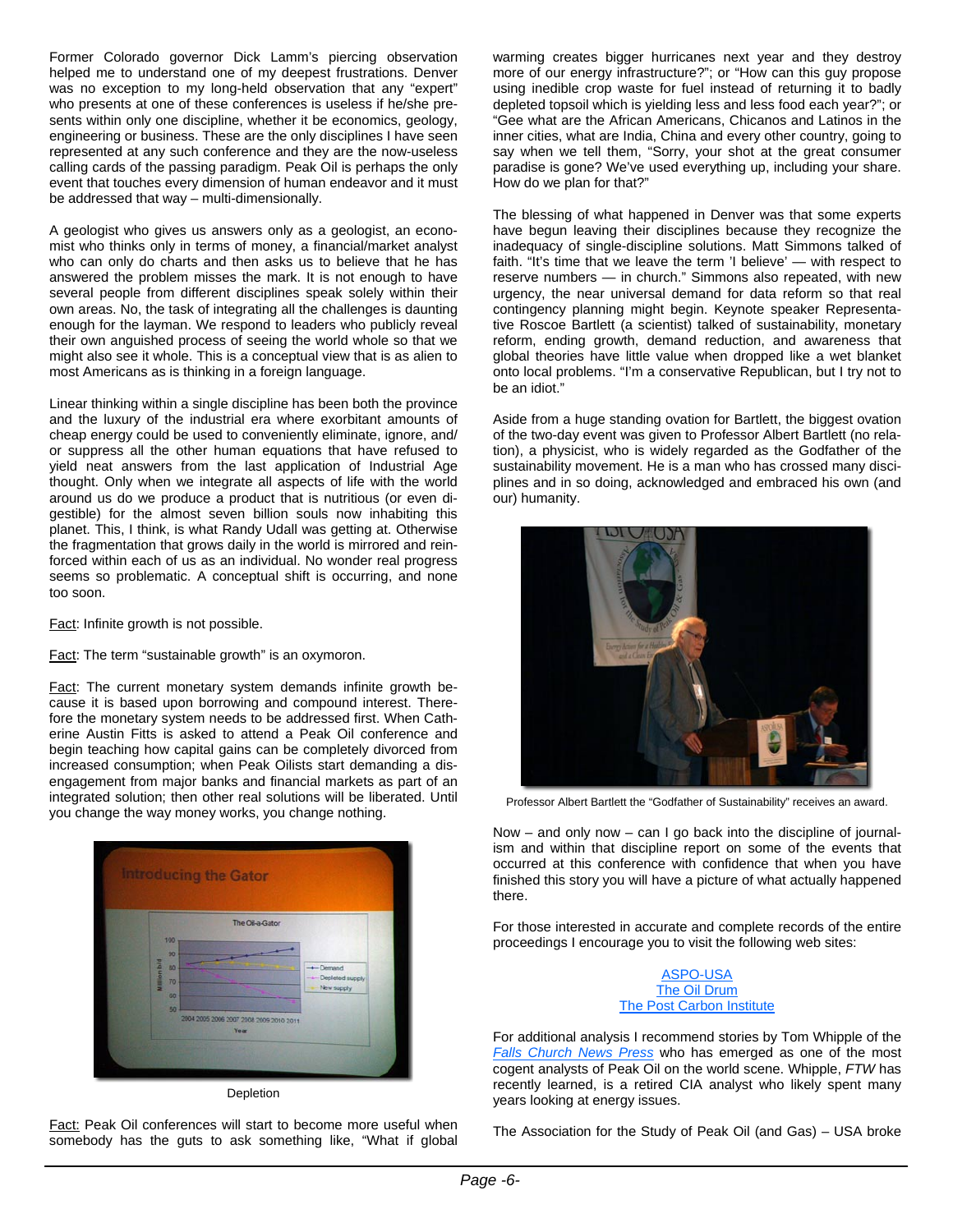new ground on many fronts last week in a two-day conference featuring energy experts, academics, political figures and financial analysts. A large number of private citizens from all over the country (including many *FTW* subscribers), actively involved in local awareness groups attended. Exceeding expectations, an estimated 500 people (counting a large press contingent) filled Denver's Sherman Events Center in the shadow of the state capital. Included among event sponsors was the City of Denver itself, one of several US cities taking serious (if under-publicized) steps to prepare for coming energy shortages. In contrast to prior European conferences and a number of US events attended by this writer, ASPO-USA showed that Peak Oil has recently begun moving onto center stage with respect to open acknowledgment of the problem, local public policy agendas, and business response. Key participants included Congressman Roscoe Bartlett (R) MD, investment banker Matthew Simmons, Denver Mayor John Hickenlooper and oil industry analyst Henry Groppe.

Perhaps most importantly, ASPO-USA unearthed a rapidly evolving if not universally shared consensus on five points: The actual peak of global oil production is now occurring or has just occurred; any attempts to mitigate or offset rapidly increasing decline rates through additional drilling or crash development programs for renewables will have little impact; demand reduction and conservation alternatives are of critical importance; and depletion of existing fields may run at between 5-8% per annum which would equate to a net loss of between 19 and 29 million barrels per day (Mbpd) in a few short years. Chris Skrebowski of the Oil Depletion Analysis Centre in Britain dropped a bombshell by revealing that oil services giant Schlumberger has now projected 8% annual decline rates. These actual business investment projections belie Saudi Arabia's recent claims that they expect to (soon) discover another 250 billion barrels of oil or their other claims that after having produced enormous quantities of oil for five decades, their reserves are still as large as they were 50 years ago. Schlumberger sells Saudi Aramco most of their hardware.

Matt Simmons also used the 8% decline figure and added, "That means we would have to add 6.4 Mbpd per year to stay flat."



Matt Simmons on fire.

As real life is making a mockery of the rosy projections offered by many, or the long-debunked, fantasy-dwelling advocates of infinite "abiotic oil", Matt Simmons, author of the best-selling *Twilight in the Desert* stepped up his rhetoric by demanding that oil companies, market analysts and government agencies start producing some "digital oil fields" to deliver some of the "conceptual reserves" that are being thrown out as fact by increasingly desperate media pundits and ever-less-credible government agencies.

The first day of the conference saw a number of presentations on previously hoped-for remedies indicating that efforts to increase supply are essentially futile or even counterproductive in the nearterm and that the only way to achieve balance with the least economic and social disruption is to address demand. On the conference's second day Roscoe Bartlett showed his evolution as he pointed out that drilling the Arctic National Wildlife Reserve now would amount to only a drop in the bucket and encourage increased short-term consumption, thereby making the inevitable crash more painful.

As one observer noted, "They're trying to stretch the two ends to meet and they just can't do it." Further presentations only underscored this truth. Canadian tar sands received much attention and the outcome was summed up by one observation: "It took them 38 years and billions in investment to get to 1 Mbpd in production. It's going to take them quite a while to get to 3 million barrels but so what? The US alone is using more than 21 million a day and that doesn't factor in global decline or increased demand. Besides, tar sands oil needs a different kind of refinery than we have down here anyway."

Even some members of the camp previously espousing the idea that technology would somehow produce more oil are now saying that technology's only real role is to increase the efficiency of energy usage. I find it hard to believe that increased efficiency, achieved through engineering and manufacturing of new products, is going to magically replace the high-density energy that's being lost to depletion. It will only partially offset what's being wasted.

#### **MATT SIMMONS AND PAST-DUE HURRICANE BILLS**

Energy investment banker Matthew Simmons, author of the hotselling and controversial *Twilight in the Desert: The Coming Saudi Oil Shock and the World Economy,* offered *FTW* some telling insights into why the price of oil continues to fall in spite of widespread unrepaired damage from Hurricanes Rita and Katrina. Of particular concern was a lack of reports on damage done to pipelines from rig to shore in the Gulf of Mexico.

"Short term markets are driven by sentiment. And when you go from there being 50,000 oil contracts long and 10,000 short the price might be slightly lower. But if oil prices are going up, the analysts say that it's speculation instead of supply. On the other hand, if prices are coming down, it's because of milder weather, [and] reduced demand in the off-driving season, and a five-minute trend becomes projected as the future." Simmons acknowledged that imports of refined gasoline, soon-to-end subsidies from IEA countries, and a healthy drain on the Strategic Petroleum Reserve weren't even being considered in the markets as they should be.

When I asked Simmons how badly we were setting ourselves up for a major crisis this winter he didn't hesitate. "Terribly! Because we needed to keep prices high to send out some signals that we needed to watch how we use energy. These signals are only encouraging people to use more." Then I asked the single most important question I had brought to the conference. "We know about the hurricane damage to refineries, to the terminals, and that we have lost 108 rigs in the Gulf. But what about the pipelines from rig to shore? If those are down, nothing else matters."

As usual, Simmons showed no hesitation. "You know why you haven't heard anything? Because they don't have any idea. It's hard to make a report when you don't know anything. Unfortunately, there are some reports that say that the pipelines aren't leaking. But so what? They're not on. Nobody's turned them on because they don't know how extensive the damage is and they don't know whether they're going to start pumping oil and gas directly into the water."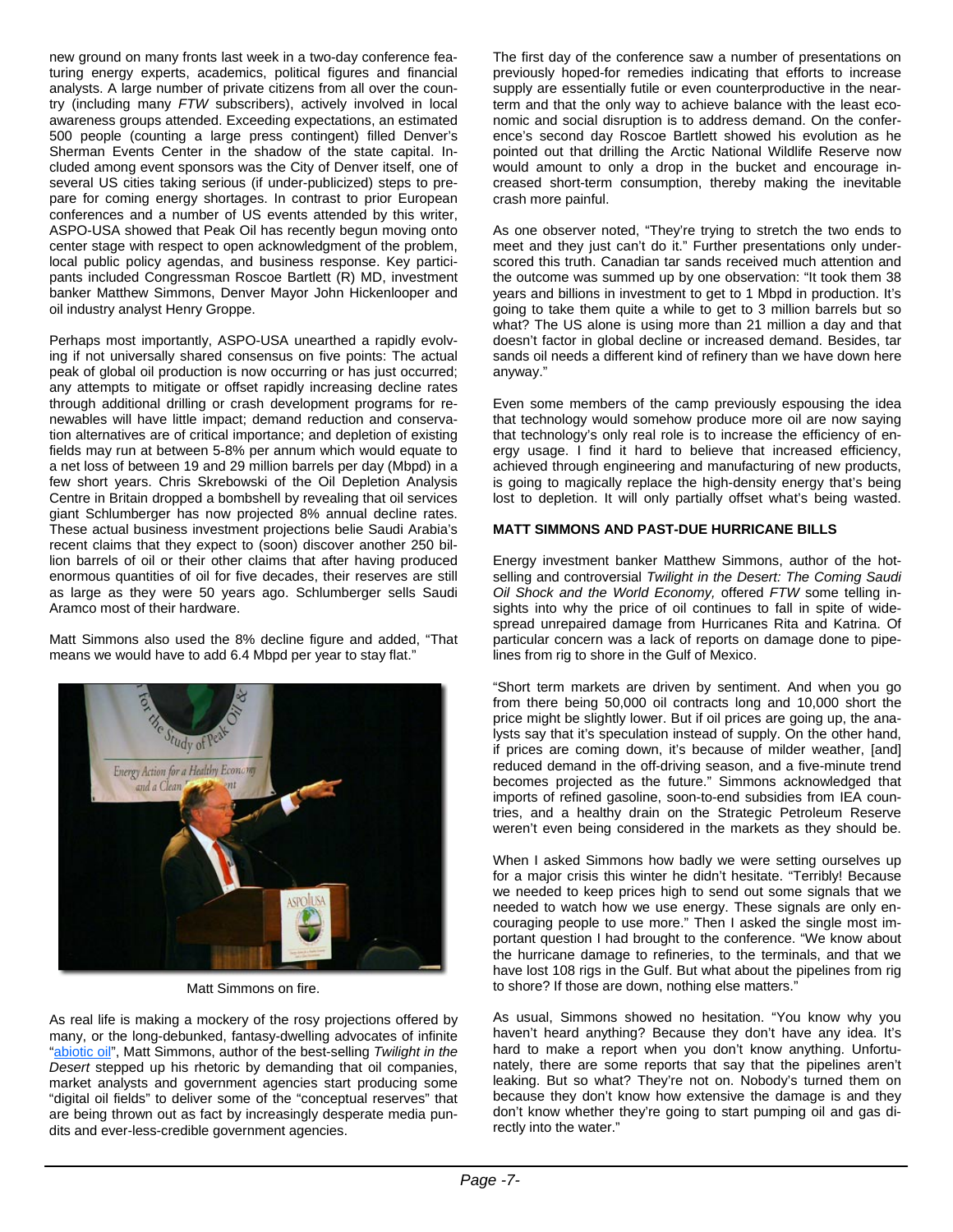If Simmons is correct then that means that *all* US oil and natural gas production from the Gulf (except for the small portion transported by tanker) is still shut in and whether rigs are standing and refineries are working, as touted in the press, is irrelevant if there's no way to get the product ashore.

Upon hearing what Simmons had told me, a retired production manager from the Gulf who spoke on condition of anonymity said, "He's right but I can tell you that the pipeline damage is catastrophic and it's going to take years to fix."

#### **OTHER HIGHLIGHTS**

Everybody agreed that US and Canadian natural gas production was in serious decline and that natural gas might pose a more lethal problem this winter than heating oil shortages.

Henry Groppe of Groppe, Long & Little, regarded by many as dean of energy analysts, pulled few punches. "Attention must be shifted to the consumption side," he observed, before announcing that "total crude oil production may have peaked this year". He drew widespread laughter by noting "We have run out of \$2 oil, and \$5 oil, and \$10 oil, even \$40 oil. We may soon be running low on \$60 oil but we'll never run out of oil altogether." To his credit, he warned that options must be improved for low income workers and that inner city environments must be enhanced to start encouraging people to move closer to where they work.

Roger Bezdek, co-author of the now-legendary SAIC "Hirsch Report" on mitigation strategies commissioned by the Department of Energy, delivered a chilling summary of that document. *PEAKING OF WORLD OIL PRODUCTION: IMPACTS, MITIGATION, & RISK MANAGEMENT* (February, 2005) was not a report on whether oil would peak but on the consequences of delay in preparing for the peak. He left no doubt that the world had chosen the worst possible course by doing nothing until the crisis was at hand. He observed that "previous price spike recessions may pale in comparison with what is coming."

Denver Mayor John Hickenlooper, a former exploration geologist, revealed that his city has been on something of a crash program in preparation for energy shortages for some time. He stated that, "over the next 10-20 years Peak Oil will play an increasing role in how we formulate government policy. Oil is Denver's single-largest budget item and we are looking at the ways it affects our operations. This year our fuel tab increased by \$1.9 billion dollars."

Strong conservation measures have been imposed in Denver and zoning regulations are being changed to permit more high-density development close to rail lines. The city's fleet has been reduced by 7%. All Denver school busses and diesel-powered vehicles are running on biodiesel produced by Colorado's Blue Sun Corporation. Almost all of the city's street lights have been replaced with ultra-low energy LED lights. The list goes on.

During the question and answer session I asked Hickenlooper if cities were networking regarding Peak Oil. He answered with a resounding yes and listed Denver, Portland and Chicago as three of many cities on a crash program to share information through the US Conference of Mayors and the National League of Cities. This confirmed my suspicions that the vacuum created by an impotent federal government is being filled, but below the radar screens of corporate-owned news reports (*FTW* will be devoting a lot of energy to finding out what's going on around the country). After Hickenlooper finished, Randy Udall observed, "The federal government's not going to do anything. They're out for a long lunch."

Professor Charles Hall delivered a much-needed and succinct lesson on EROEI (Energy Return on Energy Invested) to help those new to the subject of sustainability. The EROEI on the first oil wells was over 100. So how can ethanol enthusiasts claim victory when they can prove a positive EROEI of .1? Corn is a food, not an energy source.

One of the biggest attractions was a film shown on the first night of the conference produced by Pat Murphy and Megan Quinn who had traveled extensively to Cuba to study how the Cubans had survived their near-total loss of energy after the fall of the Soviet Union. (FTW has reported on this). This film was a real crowd pleaser for the many *FTW* subscribers and local activists who are taking matters into their own hands by preparing their local communities. One person who viewed the film told me, "You know what Castro did? He dropped all the 'isms', capitalism, communism, socialism. He just got out of the way, turned the money system on its head and put everything in the hands of people where they lived and it worked." For many of the private attendees, this film alone was worth the cost of the trip.

Julian Darley of The Post Carbon Institute and author of *High Noon for Natural Gas* delivered a chilling assessment of North America's natural gas situation. As reported on the excellent website The Oil Drum:

Julian Darley... warned us that he was going to say some unpopular things, and he did. He said them very articulately though: Big energy is the problem: it is destroying the planet. Climate change is coming faster and sooner than even the worst case scenarios. Growth is not sustainable - sustainable development is an oxymoron. Natural gas is going down fast and there is not much time to make big changes. We are agreed that communism is a bad system - it collapsed and good riddance. However, what if capitalism, the other great system of materialism, what if that is a bad system with no future too? He believes we need to move to relocalization and implement the depletion protocol - reduce economic activity inline with energy depletion.

On Saturday, before flying back (one of the last times ever) to Los Angeles I attended an organizational breakout session where ASPO-USA was trying to figure out what to do next. As various options were being discussed I thought to myself, "Better not spend too much time on incorporation, structure and funding. I can guarantee that maybe 200 individual Americans are already on their way home with ideas they will start to implement without waiting for an organization to help them. The best thing ASPO-USA can do is raise money and facilitate and network with what the people are already doing. For all of America's great faults, for all of its excess baggage, and in spite of the criminality that now pervades the federal government — ingenuity and individual action are still the truest and most valuable traits of this culture. They are not dead. They've just been paying credit card bills instead of figuring out how to live on a deeply troubled planet. Fortunately, that all seems to be changing now.

> Nobody could tell exactly when it began and nobody could predict when it would end. At the outset, they didn't even call it a depression. At worst it was a recession, a brief slump, a correction in the market, a glitch in the rising curve of prosperity. Only when the full import of those heartbreaking years sank in did it become the Great Depression.

> > – *The Great Depression* by Pierre Berton

*[Editorial Note: Just before lunch on the second day of the conference I was stricken with a severe attack of intestinal influenza which knocked me out for more than 24 hours. I would like to offer my special thanks to Milton Ariail of the Post Carbon Institute for getting me an audio of Roscoe Bartlett's presentation, and also to the staff of his Washington, D.C. office for sending me a copy of his PowerPoint presentation. --MCR]*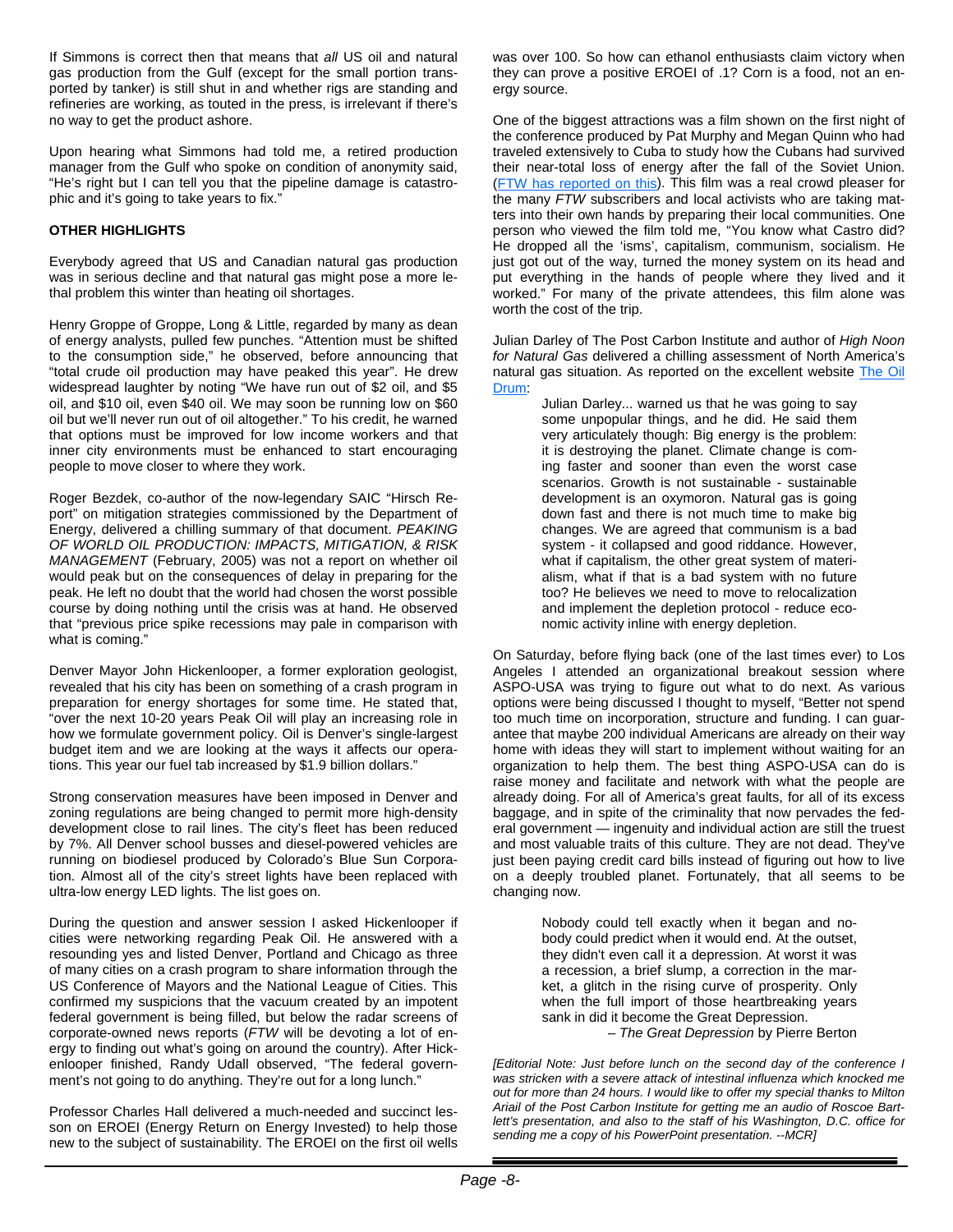*[9/11, the War on Iraq, the War on Terror – everywhere you look there's a desperately maintained smokescreen. What's behind it is the obscene fact that our behavior in the past century and a half is destroying the future of the human species. Classical economics is a disaster: wealth comes from the Earth, not from the bank or the public or the hereditary plutocracy. We live on a beautiful little rock with limited resources, and there is nowhere else to go. The pro-growth position sounds more and more like flat-Earth creationism, a brittle fantasy that rages at the facts when it cannot ignore them.* 

*The smokescreen is clearing. From Capitol Hill to Denver, from Caltech to Australia, high-profile discussions of Peak Oil and Gas are happening almost too fast for FTW to cover them. Here Michael Kane reports back from the House of Representatives in its first hearing designed to explain Peak to Members who are new to the issue. Audio of the hearing is available online. – FTW]*

## **"Peak Oil Is Not A Theory" "Peak Oil Is Not A Theory"**

## **Congressional Hearing Explains Peak Oil Congressional Hearing Explains Peak Oil**

**By Michael Kane with Jamey Hecht**

*"Peak Oil is not a theory."* **Dr. Robert L. Hirsch**, author of the Hirsch Report

> *"Peak Oil is not a theory."* **Professor Kjell Aleklett, Ph.D.**



Photo by Lisa Lyons Wright

*December 8, 2005 2030 PST (FTW)*: **T**he House Energy and Commerce Subcommittee on Energy and Air Quality held the first full-scale Congressional hearing Peak Oil on December 7, 2005. The audience of fifty was sizeable for the small conference room, with all eyes fixed on the speakers for two and a quarter hours of bracing information. The reactions from Representatives were widely varied, ranging from disbelief to acceptance.

Several Members brought out the old saw, that catastrophic depletion of fossil fuels has been predicted in the past yet supplies have always continued to flow. Others understood that it doesn't matter exactly when world oil production peaks; the important thing is to start mitigating the inevitable shortages as soon as possible.

The hearing began with Representatives Ralph M. Hall (R-TX), John Shimkus (R-IL), and Gene Green (D-TX) in attendance. Before the day was over, Joe Barton (R-TX), John Sullivan (R-OK), Rick Boucher (D-VA), Michael Burgess (R-TX), Hilda L. Solis (D-CA), Heather Wilson (R-NM) and Tom Allen (D-MA) had made it to the hearing. The meeting was chaired by Mr. Hall.

Representatives Roscoe Bartlett (R-MD) and Tom Udall (D-NM), who co-chair the newly formed House Peak Oil Caucus, presented testimony to their colleagues. This was followed by testimony from Dr. Robert L. Hirsch, Senior Energy Program Advisor, SAIC, and author of the Hirsch Report; Robert Esser, Senior Consultant and Director, Global Oil and Gas Resources, Cambridge Energy Research Associates; and Professor Kjell Aleklett, Ph.D, of the Department of Radiation Sciences at Uppsala University in Sweden. Aleklett is a founding member of ASPO and President of that Association.

After Mr. Udall read his written testimony, Mr. Bartlett gave a brilliant presentation of Peak Oil – the data, the curves, the 1962 peak of discovery and the current peak of production, the inexorable rise of demand, and the total dependence of our society on cheap and abundant oil and natural gas – not only for transportation and electricity, but for food itself.

Congressman Bartlett explained why he now opposes drilling in ANWR (the Arctic National Wildlife Refuge in Alaska) with an incisive rhetorical question: how it is in our national security interest to consume the last oil reserves we have as quickly as possible? If you've got money in the bank earning good interest, you don't take it out and squander it.

Synthetic fuels from coal are being widely discussed since we have an estimated 250 years' worth of recoverable coal reserves in this country. But that figure assumes zero demand growth! According to Bartlett, if you increase the consumption rate by 2%, and calculate in the energy loss for converting coal to liquid fuel, you're down to only 50 years of coal reserves – not to speak of the prodigious environmental impact of increased mining. He described the Canadian tar sands project as a net energy loser, in which vast natural gas reserves are being wasted in the production of poor quality petroleum in meager amounts. Nuclear power plants dedicated entirely to the production of oil from shale are now being considered.

Bartlett did say that nuclear energy could and probably should grow, since it would be "preferable to shivering in the dark." *FTW*  does not share this opinion. Perhaps it would be preferable to chop wood for the stove and be asleep by sundown.

ASPO and its allies were compared to "the boy who cried wolf" by Rep. Gene Green, but Bartlett noted that, "In the parable the wolf did eventually come, and he ate all the sheep and the people." He quoted Matt Savinar at the end of his testimony. Savinar, who operates one of the best Peak Oil and resource scarcity websites on the net – www.lifeaftertheoilcrash.net – has said he learned about Peak Oil from *FTW.*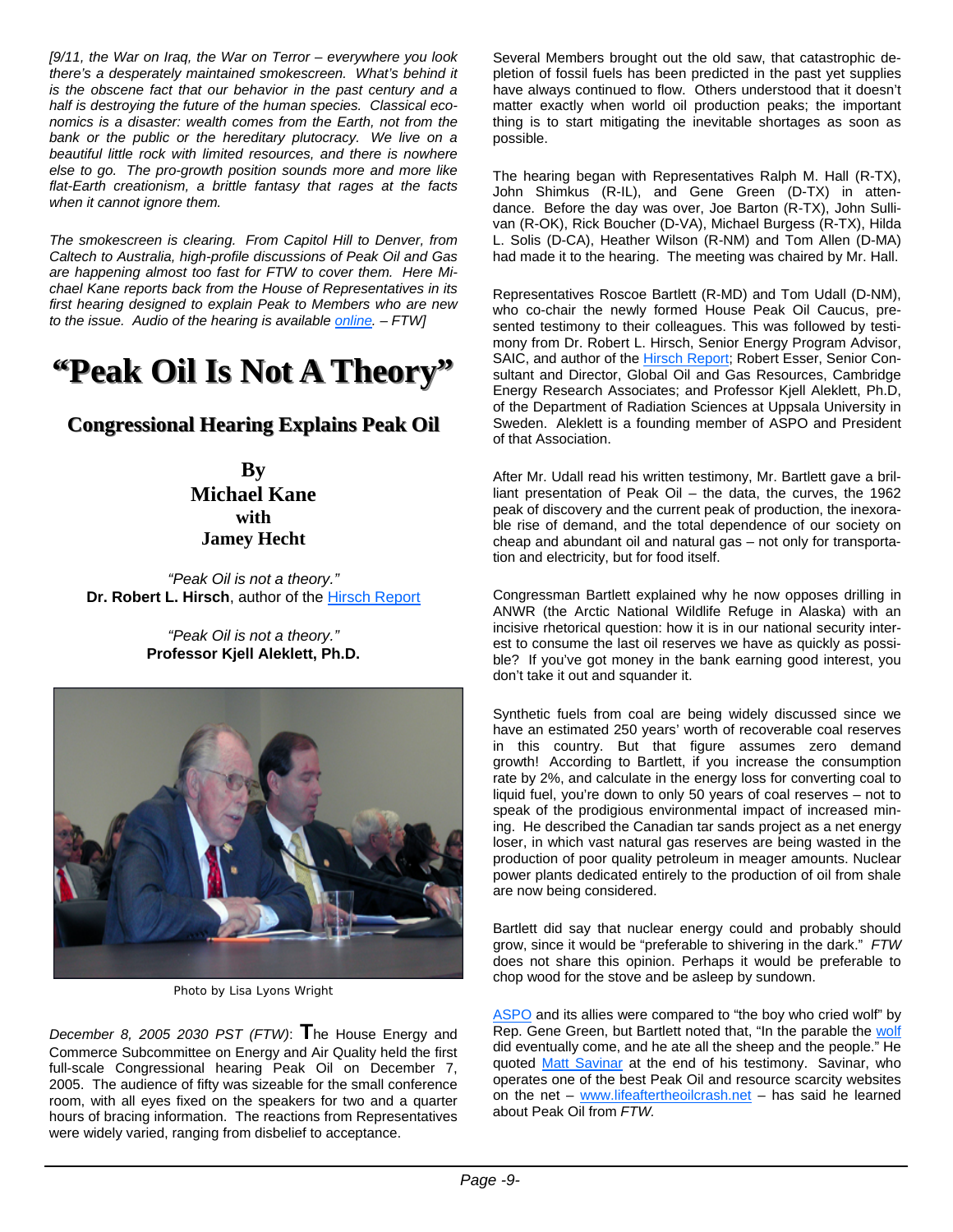Rep. Hall, who chaired the hearing, said his mother had once told him it's better to keep your mouth shut and be thought a fool than to open your mouth and prove it. He asked no questions. He praised Bartlett for his many professional accomplishments and said he looked forward to re-reading Bartlett's written testimony.

Rep. Hilda Solis stated she felt the topic was interesting and important especially as it relates to finding alternative sources of energy. She had no questions.

The only question for Bartlett came from Rep. Shimkus, addressing hydrogen and synthetic fuel from coal. Shimkus believes the market is capable of taking care of the situation. "We seem to deify the market," Bartlett responded. "The marketplace will work if there are infinite resources. There are not infinite resources here. We should've started 20 years ago if we wanted to make sure we weren't going to have any dislocations in this transfer."

Bartlett urged everyone to think of fuel cells as batteries: they are not an energy source. The issue of coal and synthetic fuels was adequately addressed in Bartlett's original presentation but he reiterated the information to Shimkus.

Following Bartlett's testimony to the Committee, he joined them for the questioning of a second panel of witnesses. In that capacity he came very close to talking about the unsustainable nature of our current lifestyle when he said, "We need massive conservation efforts."

After the hearing I asked Congressman Bartlett when he thought the unsustainable nature of the "American way of life" would be brought to public debate. Bartlett said, "My hope is that we will be able to talk about that before it is a reality… but I anticipate that we won't do anything about it until there's a crisis, and it's going to be a real rough ride."

The night before this hearing, at a Christmas party, Bartlett was praised by President Bush for his leadership in the area of Peak Oil. Given that we know Dick Cheney was aware of Peak Oil (without using the term) at least as early as 1999 based on his own public statements, is it possible Bush was unaware of this issue until Bartlett recently met with him to privately discuss the matter?

"We have in our government a really good application for the tyranny of the urgent," said Bartlett. "I think the President, the Vice President, and the Secretary of Energy understand Peak Oil, but that is not the most urgent thing on their plate. Iraq, Social Security, upcoming elections… the urgent frequently sweeps the important off the table and I think that is what happened."

When asked if he thought the Iraq War might have been a failed attempt to mitigate Peak Oil, Bartlett responded, "I have no idea. I can't get inside of their heads. That is maybe a more justifiable reason for having gone there than what was originally stated." I asked the Congressman about a recent cornucopian statement from Senator Charles Grassley (R-IA):

"You know, what-- what makes our economy grow is energy. And, and Americans are used to going to the gas tank [sic], and when they put that hose in their, uh, tank, and when I do it, I wanna get gas out of it. And when I turn the light switch on, I want the lights to go on, and I don't want somebody to tell me I gotta change my way of living to satisfy them. Because this is America, and this is something we've worked our way into, and the American people are entitled to it, and if we're going improve (sic) our standard of living, you have to consume more energy."

"Well," Mr. Bartlett replied, "he may *want* that to happen, but I'm about to be 80 years old, and I *want* to be 60. There is about as much chance of that happening as what he wants to see happen. It's not reality."

Bartlett, who has had successful careers as a scientist, inventor, professor, and farmer, has taken a leadership role in educating Congress by forming a Peak Oil Caucus in the House of Representatives and pushing for hearings such as this one. It was absolutely exhilarating to hear what *FTW* has been writing about for four years being presented before Congress. *CNN* had a camera crew filming for a January report on Peak Oil.

The rest of the witnesses presenting testimony agreed almost entirely on the facts surrounding Peak Oil, with the sole exception of Robert Esser, a colleague of Daniel Yergin at Cambridge Energy Research Associates, who felt that Peak will not occur any earlier than 2020 and likely much later. Esser also stressed that he did not believe there was going to be a peak followed by a sharp decline, but rather an "undulating plateau." As CERA members have stated repeatedly in myriad publications, they regard "technology" and "unconventional oil" as the major bulwarks against shortage. They generally ignore the fact that improved recovery techniques only accelerate depletion, and that Canadian tar sands are an environmental disaster that wastes natural gas and freshwater on a vast scale. They also mislead the public by confusing Peak with "running out," the same mistake made in 1970 when the U.S. peaked, and economists mocked Hubbert by saying "look – we're producing more than ever!" The U.S. was indeed producing more than ever before, *and more than ever again*: that is Peak Oil, exactly what and when Hubbert had predicted.

Rep. Tom Allen countered that whether there is a plateau or a peak with a sharp decline, in a market economy of exponential growth, there must still be a substantial energy deficit. Esser agreed with this, saying the "undulating plateau" was not a good thing.

#### **The American Way of Life**

Changing the gluttonous lifestyle Americans are now accustomed to only came up once during the hearing. Rep. Michael Burgess was suggesting that new technology is creating opportunities to get at new oil capacity. Professor Aleklett said this new technology that Burgess is so proud off has made the problem worse by diminishing reserves faster. When asked if biodiesel would make a difference, Aleklett said it hardly would, and Dr. Hirsch agreed with him. Burgess was now frustrated that no solutions (quick fixes) were being suggested, to which Aleklett suggested one solution would be for Americans to save oil by not consuming so excessively.

He pointed out that Europe consumes half of what we do yet maintains a high standard of living. Dr. Hirsch jumped to Professor Aleklett's defense, saying that biofuels will only provide to a sliver of energy and that there needs to be a "worldwide will" to address this problem, with governments helping the private sector to do things that haven't been done before. Burgess then said, "I have a lot more faith in the private sector than in One World Government."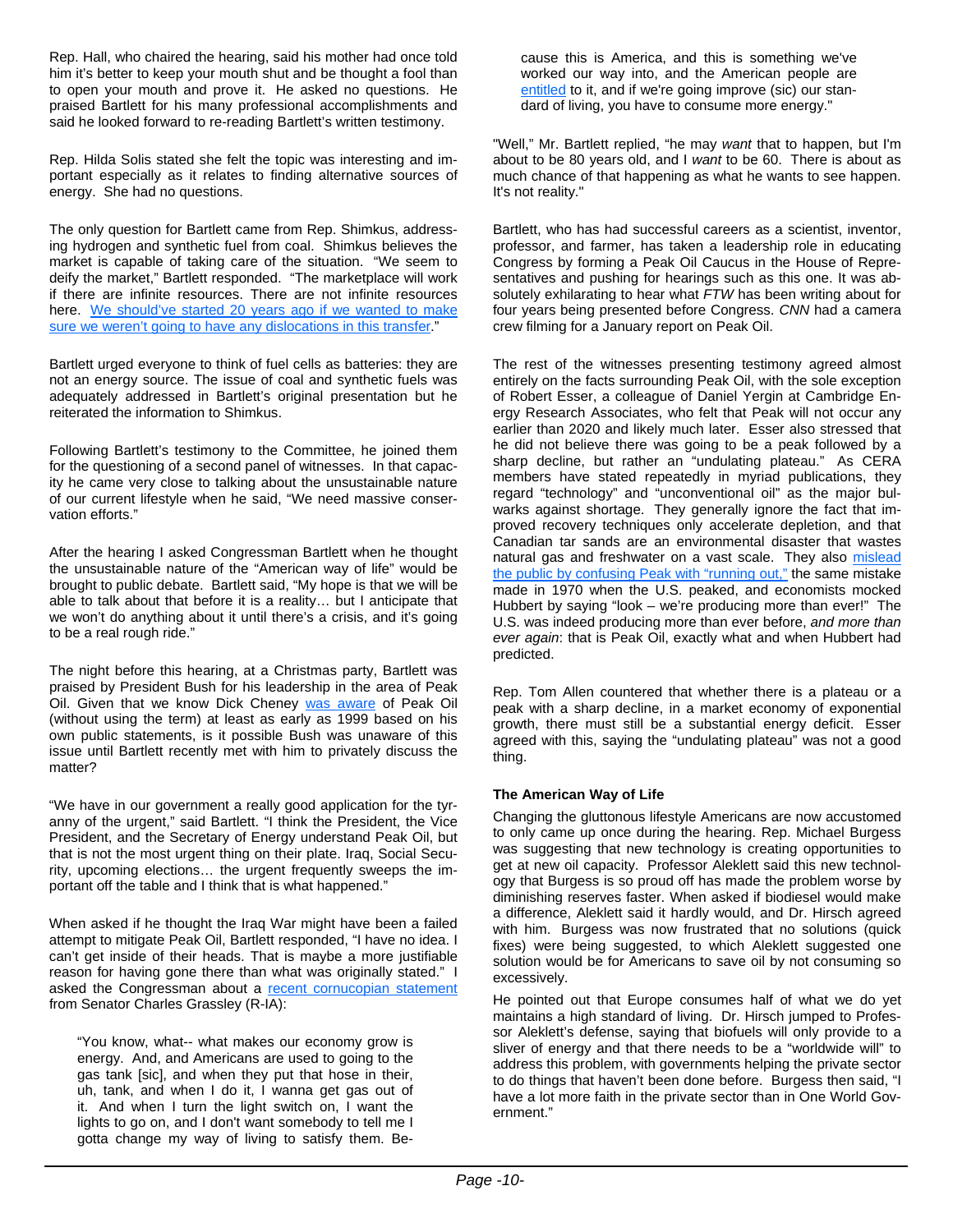At this point the acting chair presiding over the hearing jumped in and explained how suburban sprawl in America requires that we travel further than is required in Europe. No one mentioned that sprawl might be the problem.

Robert Hirsch outlined his epochal Report with characteristic brilliance. If we initiate a crash program 20 years before Peak occurs, we have the possibility (not the guarantee) of significantly mitigating the problem.

One of the most important aspects of Hirsch's testimony was his analogy with natural gas. In 1999, the EIA (Energy Information Agency) and NPC (National Petroleum Council) projected there was plenty of natural gas in North America for years to come. Six years later we see they were wrong. Now they see adequate oil supplies for years into the future. Did they get it right this time?

For this reason, a crash plan has to be implemented now, while we (at least some people, at least in public) hope Peak is still twenty years away. Add massive conservation efforts beyond what most Americans are willing to tolerate, and the crisis might become manageable.

"If you dig into Peak Oil it will probably be one of the most depressing subjects that any of you will ever have to worry about or think about," said Hirsch. For some time after the Peak there will be plenty of oil, but it won't be cheap – and cheap oil is the lifeblood of our economy.

#### **Frustrating Assumptions**

Some Congress Members were frustrated to hear the problem described with such frightful gravity while the solutions remained elusive. Anything they thought was a solution turned out not to be. Hydrogen was completely dismissed by Hirsch, as it was by James Woolsey recently at a Senate Foreign Relations Committee hearing on November 16 of this year. The energy bill recently passed made some effort to implement alternative energy sources but, according to Hirsch, "It wasn't created with Peak Oil in mind."

The competing studies of world oil reserves are shaped by the assumptions they encode. Two studies can use the exact same data and arrive at completely divergent conclusions if (for example) each study assumes a different depletion rate for the array of mature oilfields under analysis. Peak Oil is an issue of terrific complexity with immense consequences. The testimony presented to this committee was a cold shower for all who dared to listen.

After the hearing, Roscoe Bartlett, Robert L. Hirsch, Kjell Aleklett and John Darnell (Bartlett's energy advisor) lingered briefly in conference room 2232 on the third floor of the Rayburn House Office Building. Everyone had a look of deep concern imprinted on his face, wondering if this first hearing-level effort to explain Peak Oil to a Subcommittee of Congress had made an impact.

*\*Hear the entire hearing on Real Player: http://energycommerce.house.gov/108/ Hearings/12072005hearing1733/hearing.htm*

#### **Witness List**

**Panel 1**

Member U.S. House of Representatives Washington, D.C.

#### The Honorable Tom Udall

Member U.S. House of Representatives Washington, D.C.

#### **Panel 2**

#### Mr. Kjell Aleklett Ph.D.

**Professor** Department of Radiation Sciences, Uppsala University Uppsala, Sweden

#### Dr. Robert L. Hirsch

Senior Energy Program Advisor SAIC Alexandria, VA

#### Mr. Robert Esser

Senior Consultant and Director, Global Oil and Gas Resources Cambridge Energy Research Associates Huntington, NY

#### Mr. Murray Smith

Minister-Counselor Government Canadian Embassy

## Holiday DVD + Subscription Special:



*Denial Stops Here: From 9- 11 to Peak Oil and Beyond* **Plus a one-year on-line subscription to the From The Wilderness Newsletter – Plus a Free** *FTW* **T-shirt (L or XL) with every order.** 



**Michael C. Ruppert's first original DVD since the landmark Truth and Lies of 9-11! Listen and watch Mike Ruppert discuss: \* The 9-11 cover-up \* Peak Oil \* War in Iraq \* Economic turmoil and accountability \* World events relating to oil \* Sustainability and the importance of community reliance**

**Price: A regular \$90 value for only \$59.95 (more than 40% savings)** 

**Click here to order!**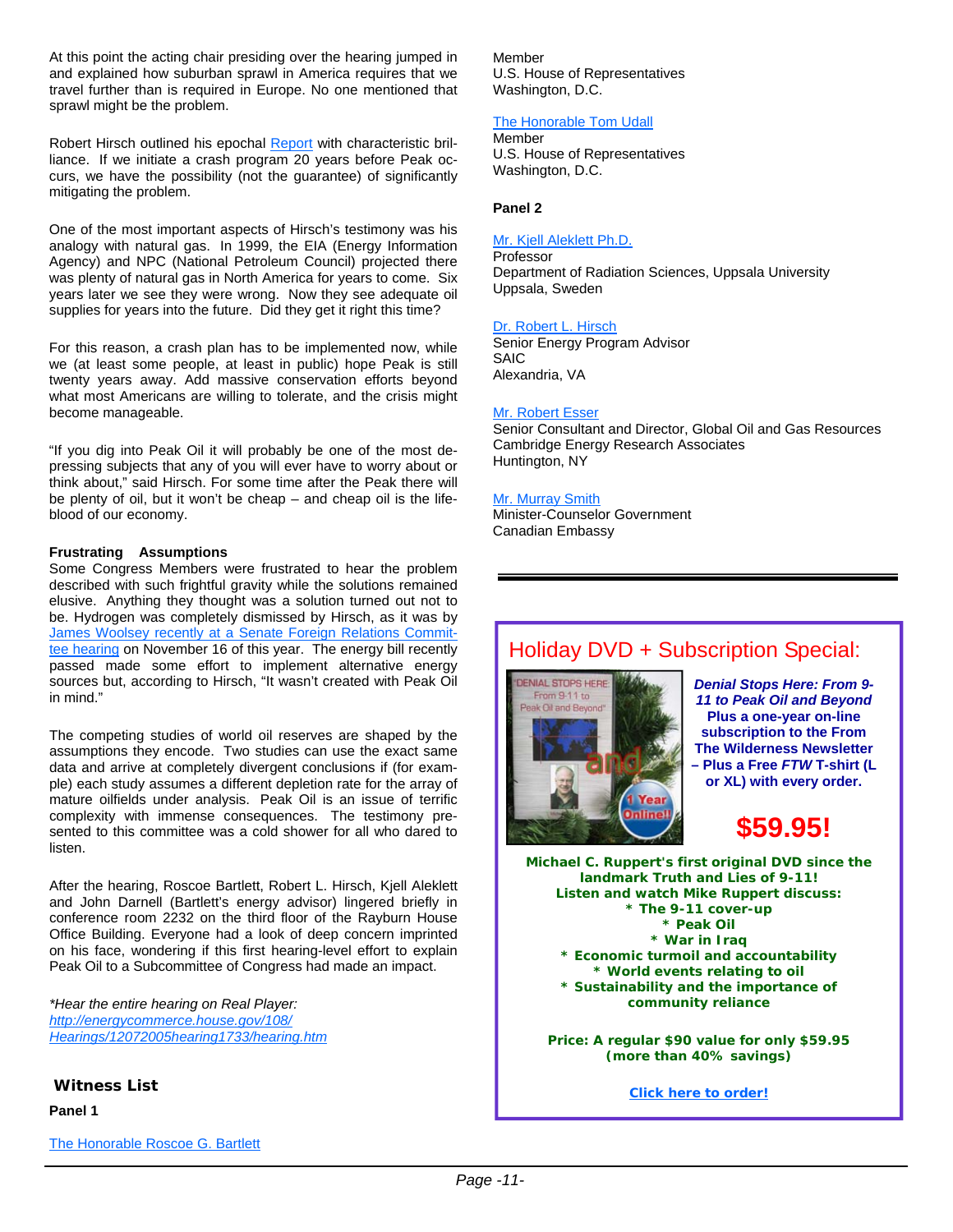## **Deffeyes at Caltech: Deffeyes at Caltech:**

#### **"I'm not so worried about the next 15 to 20 years. I'm very scared about the next five."**

## **By Jamey Hecht**

*December 7, 2005 0800 PST (FTW)* -- **A**t 8 p.m. on December 1st, Kenneth Deffeyes gave this year's Lauritsen Memorial Lecture to a packed house at Beckman Auditorium on the California Institute of Technology campus. Just over 800 people heard the thesis and supporting arguments of his most recent book, *Beyond Oil*. It's a brief, graceful book whose two strengths are a new nontechnical presentation of M. King Hubbert's work aimed at laypeople (without the use of logarithmic curves), and a survey of the various non-conventional sources of hydrocarbon energy (including coal gasification, tar sands, methane hydrates, and others). The venue was ideal, as the press release explained: "Though he is not affiliated with Caltech, Deffeyes' work is of keen interest to the Caltech community, in part because the Institute's vice provost, David Goodstein, is also an authority on the coming production peak of oil."

The slides were bracing. One showed the *NY Times* headline indicating that Saudi Arabia could no longer increase production; the next noted the recently-announced "exhaustion" of the world's second largest oil field, **Burgan** in Kuwait; followed by Chevron's advertised admission that we're burning three barrels of oil for each barrel we find. The last year when we found more oil than we burned was in the mid-1980's. Shell Oil has announced that they are now, in effect, Shell Gas, having essentially given up on the prospect of significant new oil discovery.

The oilfields that we have now found probably contain 94% of the existing oil. Deffeyes assured us that there's a lot of oil still to be produced by exploring already-discovered but long-neglected fields. These are not mature fields being squeezed dry with secondary and tertiary recovery; they are forgotten fields whose viability had been prematurely discounted and never reconsidered. Deffeyes' colleague Robert Sneider has made a fortune revisiting such fields. They help account for the four-decade lag between world petroleum discovery, which peaked in 1962, and the peak of world petroleum production, which Deffeyes' calculations place at 2005. In a now-famous gesture of exquisite symbolism, he proffered to the world an artificially specific date for Peak Oil: Thanksgiving Day of this year. At *FTW*, we capitalize "Peak Oil" to indicate that it's an event, like D-Day or the Storming of the Bastille. And like those events, it has come and gone.

Deffeyes also acknowledged the institutionalized dissent of Daniel Yergin, dean of the cornucopians, and showed that his claims are based on a high stack of unrealistic assumptions and unrealized miracles. What's most troublesome about Yergin's argument is not its strength, Deffeyes explained, but its effect on public perceptions. Unfortunately, editorial fairness seems to require the inclusion of the cornucopian voice as if it were half of a complete picture. As Matt Simmons observed at ASPO's Lisbon conference, news editors faced with conflicting experts tend to assume that "the truth must be somewhere in between." While petroleum data are notoriously ambiguous, and geology is a discipline in which reasonable people can disagree, it's clear that one trillion barrels have been depleted and that not much more than another trillion remains. Two plus two does not equal five: even if I claim it does, while you insist it's four, the answer does not lie "somewhere in between" at four and a half.

After a strong but familiar treatment of the daunting connection between natural gas and the food supply, Deffeyes turned to transportation:

The greatest thing on the horizon for the automobile are these high efficiency diesels being marketed in Europe – they get more than 100 miles to the gallon, far more miles than a gasolineelectric hybrid will get you, but they're not being marketed in the United States and I don't know why. [But] in the case of aviation, they don't have any alternatives. They're hooked on JP4 jet fuel, and hooked very tightly. Aircraft manufacturers, passenger airlines, air freight, everything – is going to be in a squeeze; half the airline carriers in the U.S. are now in bankruptcy.

Consumers will have to lower their expectations. "There will be rationing. Whether it's by price or inconvenience or coupons or something else, we don't know." As for mitigation,

> There are things that we can do right now, like turning off the lights, like opening the windows at night when it's cool so that we don't need air conditioning in the daytime. In the next category, there are things that we know how to do, where the engineering is already done and we just need to start building: wind, nuclear, high efficiency diesel, etc. Then there's a need for R & D, a kind of Manhattan Project or Apollo project that may or may not work.

In that last category, he referred to "the most technological of the dreams," the work of the late Richard Smalley involving nanotechnology for high efficiency DC electric transmission with local storage.

This reporter was somewhat surprised by Deffeyes' enthusiasm for coal gasification. It's a promising technology being brought to market in coal rich states like Pennsylvania, Montana, and Illinois. But it will mean enormous amounts of carbon liberated from its current sequestration underground. Deffeyes showed that there is currently a robust market for CO2, since oil companies inject it into tired wells as a way to bring up the deeper oil (this is part of "secondary recovery"). The speaker himself had recently visited a coal gasification plant in North Dakota that sells its waste CO2 to the Canadian petroleum industry. Still, it's not easy to believe that a scaled-up coal gasification infrastructure could power even a scaled-down American economy without leaking so much carbon as to trigger accelerated climate change.

After a look at agriculture, transportation, and electrical power generation, enough tiles were in place for a look at the whole mosaic. The picture is not pretty:

> Part of the debate is, do we have a hard landing or a soft landing? For a soft landing, you need to get in place enough new nuclear power capacity, wind generation, efficiency in housing and automobile  $transportion - in place by last Thursday - to$ have a seamless transition. But it's very likely the longer we go, and [given] the fact that we didn't listen to Jimmy Carter – that it's going to be a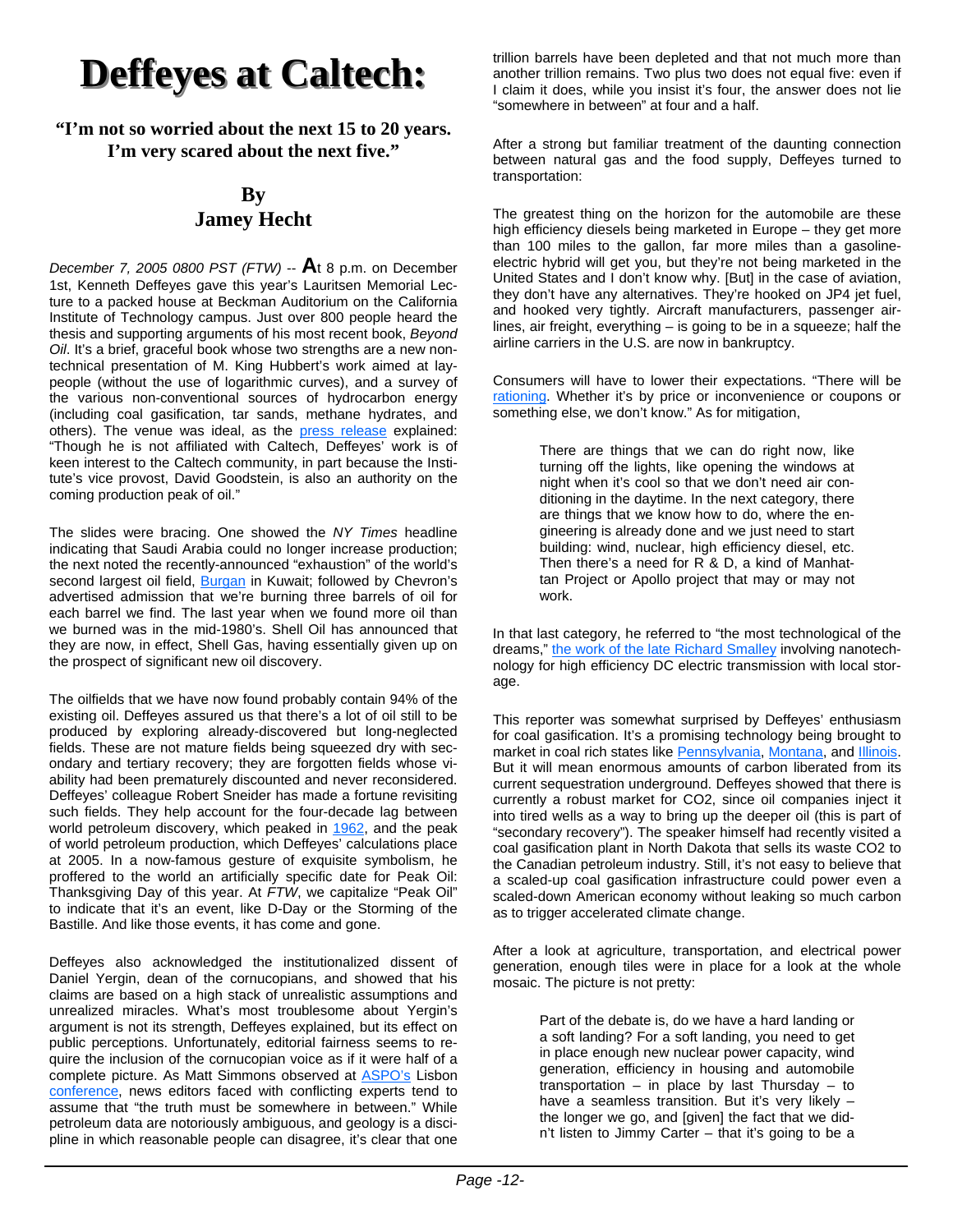hard landing. The least vicious of the hard landings is a global recession possibly worse than 1930. To picture the harder hard landing, I've borrowed from the book of Revelation, where the four horses are traditionally known as War, Famine, Pestilence, and Death.

In the Q&A period, he said this: "A number of people have told me that until something sufficiently ghastly happens, to convince everyone that, yes, there's a real problem – nothing's going to be done, nationally or internationally. To me that means the World Trade Center disaster wasn't bad enough. Well, the next question, is there going to be something very much worse than the World Trade Center, that finally says, yes, Peak is here, we're going to deal with it?"

## **PEAK OIL CAUCUS FORMED IN U.S. HOUSE OF REPRESENTATIVES:**

#### **A NEW BEGINNING AS THE CLOCK RUNS DOWN**

### **By Jamey Hecht**

*November 23, 2005 1300 PST (FTW)*: **T**he House of Representatives now has a Peak Oil caucus. That means there is a conscious minority within that body who have recognized the crisis. Some of them probably understand it better than others, and perceive that no combination of alternative energy sources will ever allow what Dick Cheney calls "the American way of life" to continue. But they will educate each other and, we can hope, the rest of the House.

The Caucus was founded by Roscoe Bartlett, whose leadership on the Peak Oil issue is unparalleled across the entire government today.

Representative Bartlett is in command of the most daunting reaches of the problem. He knows that "There is no such thing, ultimately, as sustainable growth." Hear his presentation at the Denver ASPO-USA Conference here: http:// www.globalpublicmedia.com/events/564 (for the frank admission about "sustainable growth," go to 18:56). He knows that "our whole monetary system is based on the premise that we will always have growth." And he knows that those two insights add up to a new world of sacrifice and transformation.

But isn't this politically toxic? Not anymore, it seems. Some or all of the Caucus members surely regard oil and gas depletion as so important, its consequences so epochal, that re-election pales by comparison. But perhaps they have also judged that the crisis will be so serious so soon that an early, visible acceptance of the facts will increase an incumbent's chances for further electoral victories. All the caucus members are to be congratulated and supported, though their task is just beginning. *FTW* wishes to thank these members, and to invite the public to hold them to their initial commitment:

#### **MEMBERS OF THE PEAK OIL CAUCUS AND HOW TO CONTACT THEM**

#### **Congressman James McGovern** 34 Mechanic Street Worcester, MA 01608

Phone: (508) 831-7356 Fax: (508) 754-0982

430 Cannon Building Washington, DC 20515 Phone: (202) 225-6101 Fax: (202) 225-5759

#### **Congressman Vern Ehlers**

Washington Office 1714 Longworth House Office Building Washington, DC 20515-2203 voice: (202) 225-3831 fax: (202) 225-5144

Grand Rapids Office Gerald R. Ford Federal Building 110 Michigan Street Grand Rapids, MI 49503-2313 voice: (616) 451-8383 fax: (616) 454-5630

#### **Congressman Tom Udall**

1414 Longworth House Office Building Washington, DC 20515 Phone 202-225-6190 Fax 202-226-1331

811 St. Michaels Drive, Suite 104 Santa Fe, New Mexico 87505 Phone 505-984-8950

#### **Congressman Mark Udall**

Washington D.C. Office 240 Cannon House Office Building Washington, D.C. 20515 Phone: (202) 225-2161 Fax: (202) 226-7840

Westminster Office 8601 Turnpike Drive #206 Westminster, CO 80031 Phone: (303) 650-7820 Fax: (303) 650-7827

West Slope Office 291 Main St. P.O. Box 325 Minturn, CO 81645 Phone: (970) 827-4154 Fax: (970) 827-4138

#### **Congressman Raul Grijalva**

DC Office: 1440 Longworth HOB Washington, DC 20515 ph (202)225-2435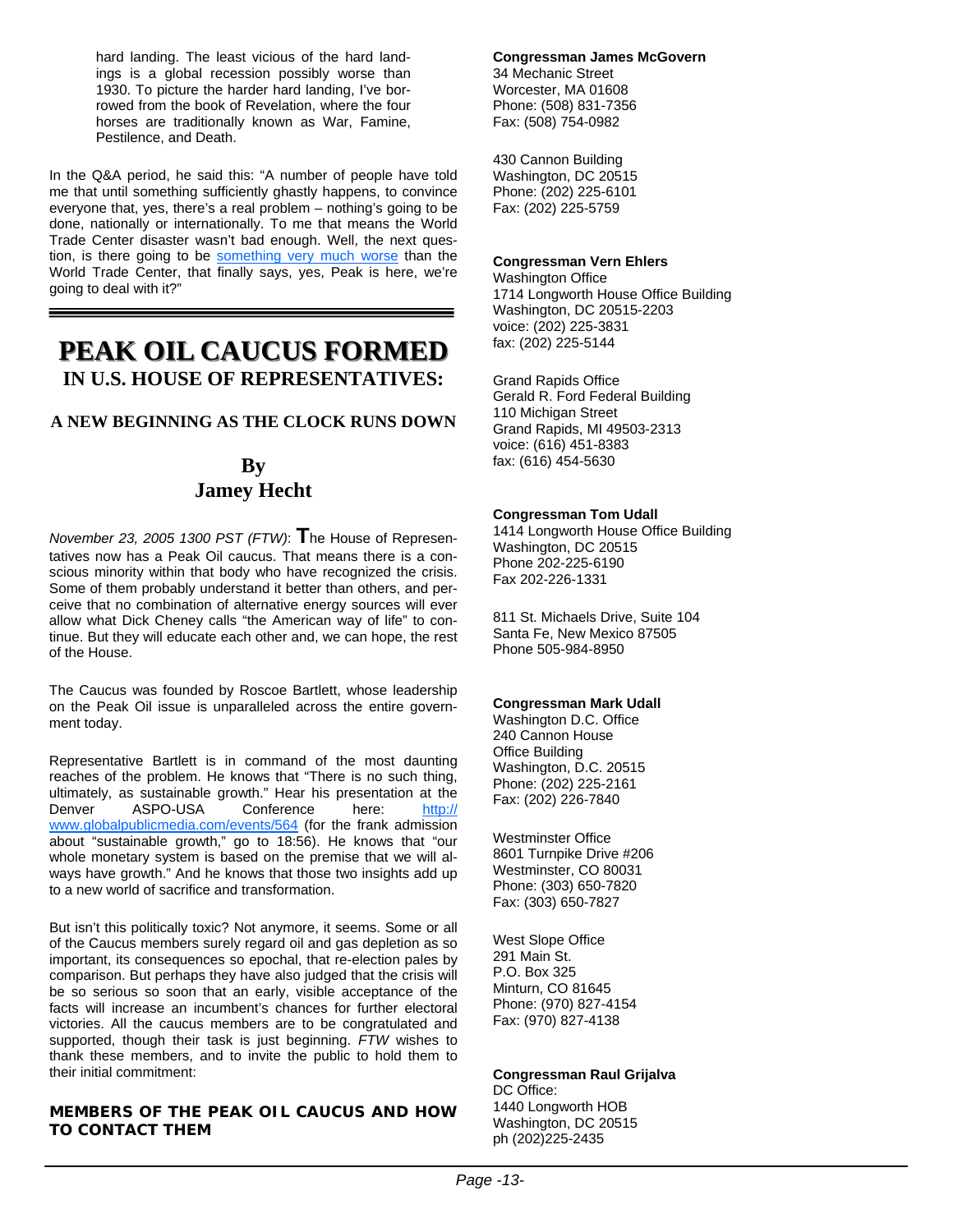Tucson District Office: 810 E. 22nd St., Suite 102 Tucson, AZ 85713 ph (520)622-6788 fax (520)622-0198

Yuma District Office: 1455 S. 4th Avenue, Suite 4 Yuma, AZ 85364 ph (928)343-7933 fax (928)343-7949

#### **Congressman Wayne Gilchrest**

Washington, DC Office 2245 Rayburn House Office Building Washington, DC 20515 Ph.202-225-5311 Fx.202-225-0254

District Office Serving Baltimore, Harford and Cecil Counties 112 West Pennsylvania Avenue, #102 Bel Air, MD 21014 Ph.410-838-2517 or toll free: 888-393-3915 Fx.410-838-7823

District Office Serving Kent, Queen Anne's, Caroline, Talbot and Anne Arundel Counties 315 High Street, Suite 105 Chestertown, MD 21620 Ph.410-778-9407 / 410-758-4059 or toll free: 877-891-9719 Fx.410-778-9560

District Office Serving Dorchester, Wicomico, Worcester and Somerset Counties One Plaza East Salisbury, MD 21801 Ph.410-749-3184 / 410-376-3052 Fx.410-749-8458

#### **Congressman Jim Moran**

5115 Franconia Road Suite B Alexandria, VA 22310 Phone: (703) 971-4700 Fax: (703) 922-9436

1760 Reston Parkway Suite 504 Reston, VA 20190 Phone: (703) 481-4339 Fax: (703) 481-4338 2239 Rayburn Building

Washington, DC 20515-4608 Phone: (202) 225-4376 Fax: (202) 225-0017

#### **Congressman Dennis Moore**

Washington, DC 1727 Longworth House Office Building Washington, DC 20515 Phone: (202) 225-2865 Fax: (202) 225-2807

Overland Park, KS 8417 Santa Fe Drive #101 Overland Park, KS 66212 Phone: (913) 383-2013 Fax: (913) 383-2088

Kansas City, KS 500 State Avenue #176 Kansas City, KS 66101 Phone: (913) 621-0832 Fax: (913) 621-1533

Lawrence, KS 901 Kentucky St., #205 Lawrence, KS 66044 Phone: (785) 842-9313 Fax: (785) 843-3289

At the same moment, there has appeared a "sense of the House" resolution on Peak Oil. Though it has no immediate legislative consequences, it's a landmark document.

Henceforth it will be much harder to pretend that fossil fuel scarcity is merely the result of market forces, Islamic extremism, corporate price gouging, international hoarding, technological limitations, or regulatory red tape. Those factors affect pricing, but geology trumps them all. Of course the beast in the Oval Office and his allies in the Congress will keep on pretending, just as the Soviets kept up the fantasy that "dialectics" would guarantee an eventual triumph of world communism, or as the Chinese during the "Boxer Rebellion" convinced themselves that martial arts could outface the machine gun. The distractions and deceptions will continue, but now there is a critical mass of thinking persons inside the government who can speak the truth about the energy crisis. Not a lone visionary, vulnerable to dirty tricks or a convenient plane crash – this is a group of eight legislators of both parties from Massachusetts to New Mexico. The game has changed.

Here is House Resolution 507:

Expressing the sense of the House of Representatives that the United States, in collaboration with other international allies, should establish an energy project with the magnitude, creativity, and sense of urgency that was incorporated in the 'Man on the Moon' project to address the inevitable challenges of 'Peak Oil'.

As Roscoe Bartlett made clear in his ASPO-USA presentation, the real analogy is not to Apollo 11, but Apollo 13. In a two-part story here at *FTW*, Tom Wayburn has demonstrated that "An Apollo Project For Energy Can Succeed, But Not In A Market Economy" (See parts 1 and 2). The existing corporate "Apollo Alliance" pushes for a boom in renewables that will power urban sprawl and the car culture using non-fossil fuels. That is a road to nowhere; it is thermodynamically impossible and it would do little to avert the ecological collapse of which climate change is only the most dramatic sign. The pursuit of endless economic growth, no matter what its physical basis, leads to a dead lunar landscape. The Apollo 13 mission, by contrast, was (to borrow a phrase from Megan Quinn) an effort to get home from such a voyage, in a damaged ship with a perilously narrow mathematical window of opportunity for safe re-entry. That window is powerdown.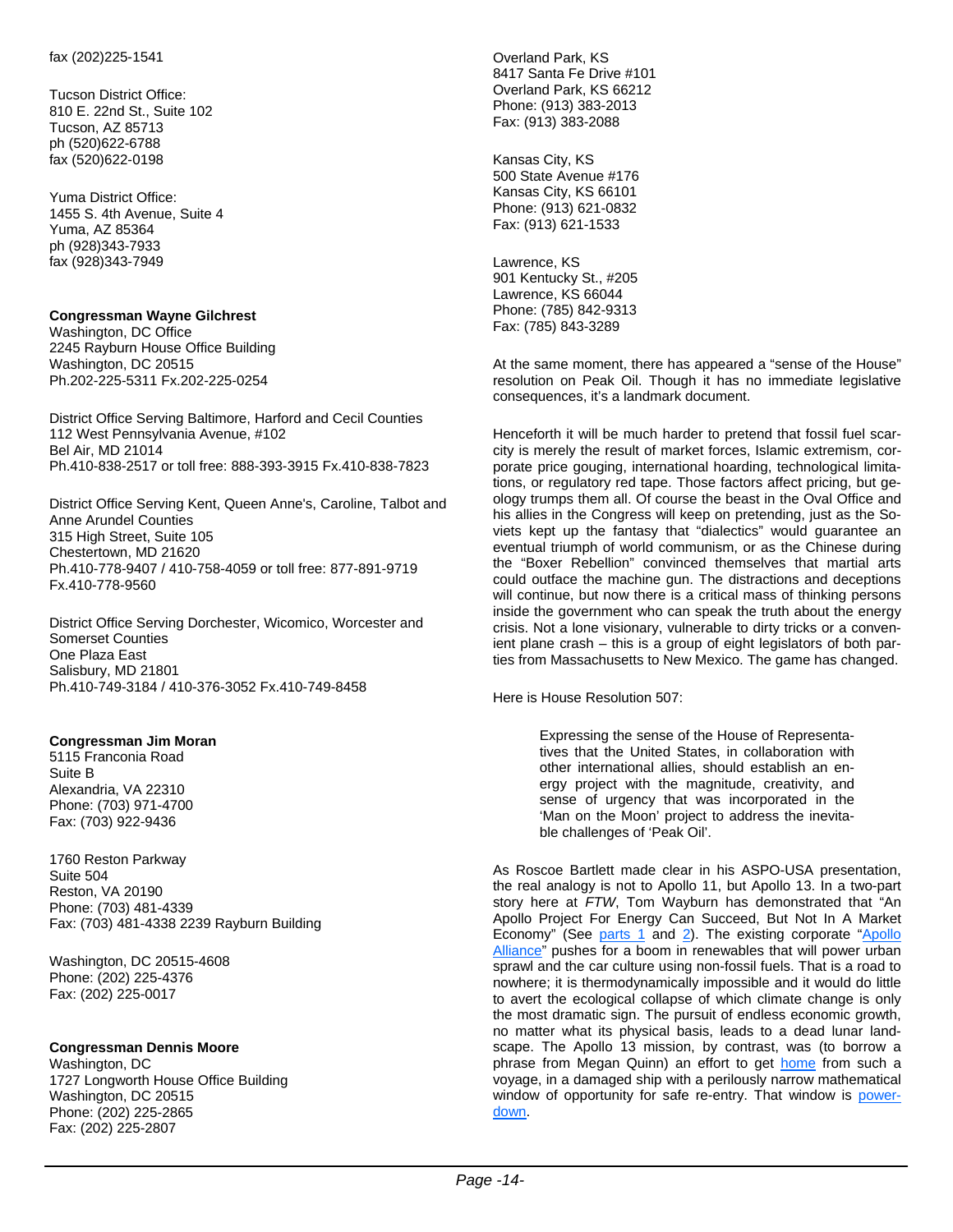The wording of House Resolution 507 is bold and robust compared to the environmental lip service of the neoliberals; it is sober and insightful compared to the insanity and greed of the neoconservatives. But it is also shrewd and diplomatic and ambiguous: the reader can't tell whether H.R. 507 advocates a utopian leap beyond the limits (Apollo 11) or an urgent round of problem solving for sheer survival (Apollo 13). In the ancient world Apollo was, after all, the god of both healing and plague. That name keeps coming up because of President Kennedy's spiritual summons to a new era of human striving. But for most Americans, the moon landing was a glorious spectacle on a t.v. screen. Powerdown, by contrast, is about shared sacrifice for collective hope. This time, we're all in the busted spaceship, and the journey home requires the utmost cooperation, cool headed resolve, and abundant good luck. " Houston, we have a problem."

#### **IN THE HOUSE OF REPRESENTATIVES**

#### **October 24, 2005**

Mr. BARTLETT of Maryland (for himself, Mr. UDALL of New Mexico, Mr. GOODE, Mr. GRIJALVA, Mr. JONES of North Carolina, Mr. TANCREDO, Mr. GINGREY, Mr. KUHL of New York, Mr. ISRAEL, Mr. BUTTERFIELD, Mr. UDALL of Colorado, Mr. VAN HOLLEN, Mr. GILCHREST, and Mr. WYNN) submitted the following resolution; which was referred to the Committee on Energy and Commerce.

#### **RESOLUTION**

Expressing the sense of the House of Representatives that the United States, in collaboration with other international allies, should establish an energy project with the magnitude, creativity, and sense of urgency that was incorporated in the `Man on the Moon' project to address the inevitable challenges of `Peak Oil'.

Whereas the United States has only 2 percent of the world's oil reserves;

Whereas the United States produces 8 percent of the world's oil and consumes 25 percent of the world's oil, of which nearly 60 percent is imported from foreign countries;

Whereas developing countries around the world are increasing their demand for oil consumption at rapid rates; for example, the average consumption increase, by percentage, from 2003 to 2004 for the countries of Belarus, Kuwait, China, and Singapore was 15.9 percent;

Whereas the United States consumed more than 937,000,000 tonnes of oil in 2004, and that figure could rise in 2005 given previous projection trends;

Whereas, as fossil energy resources become depleted, new, highly efficient technologies will be required in order to sustainably tap replenishable resources;

Whereas the Shell Oil scientist M. King Hubbert accurately pre-

dicted that United States domestic production would peak in 1970, and a growing number of petroleum experts believe that the peak in the world's oil production (Peak Oil) is likely to occur in the next decade while demand continues to rise;

Whereas North American natural gas production has also peaked;

Whereas the United States is now the world's largest importer of both petroleum and natural gas;

Whereas the population of the United States is increasing by nearly 30,000,000 persons every decade;

Whereas the energy density in one barrel of oil is the equivalent of eight people working full time for one year;

Whereas affordable supplies of petroleum and natural gas are critical to national security and energy prosperity; and

Whereas the United States has approximately 250 years of coal at current consumption rates, but if that consumption rate is increased by 2 percent per year, coal reserves are reduced to 75 years: Now, therefore, be it

> *Resolved*, That it is the sense of the House of Representatives that--

(1) in order to keep energy costs affordable, curb our environmental impact, and safeguard economic prosperity, including our trade deficit, the United States must move rapidly to increase the productivity with which it uses fossil fuel, and to accelerate the transition to renewable fuels and a sustainable, clean energy economy; and

(2) the United States, in collaboration with other international allies, should establish an energy project with the magnitude, creativity, and sense of urgency of the `Man on the Moon' project to develop a comprehensive plan to address the challenges presented by Peak Oil.

#### **Co-sponsors**

Tom Udall Virgil Goode Raul Grijalva Walter Jones Tom Tancredo Phil Gingrey Randy Kuhl Steve Israel G.K. Butterfield Mark Udall Chris Van Hollen Wayne Gilchrest Al Wynn John McHugh Jim Moran Dennis Moore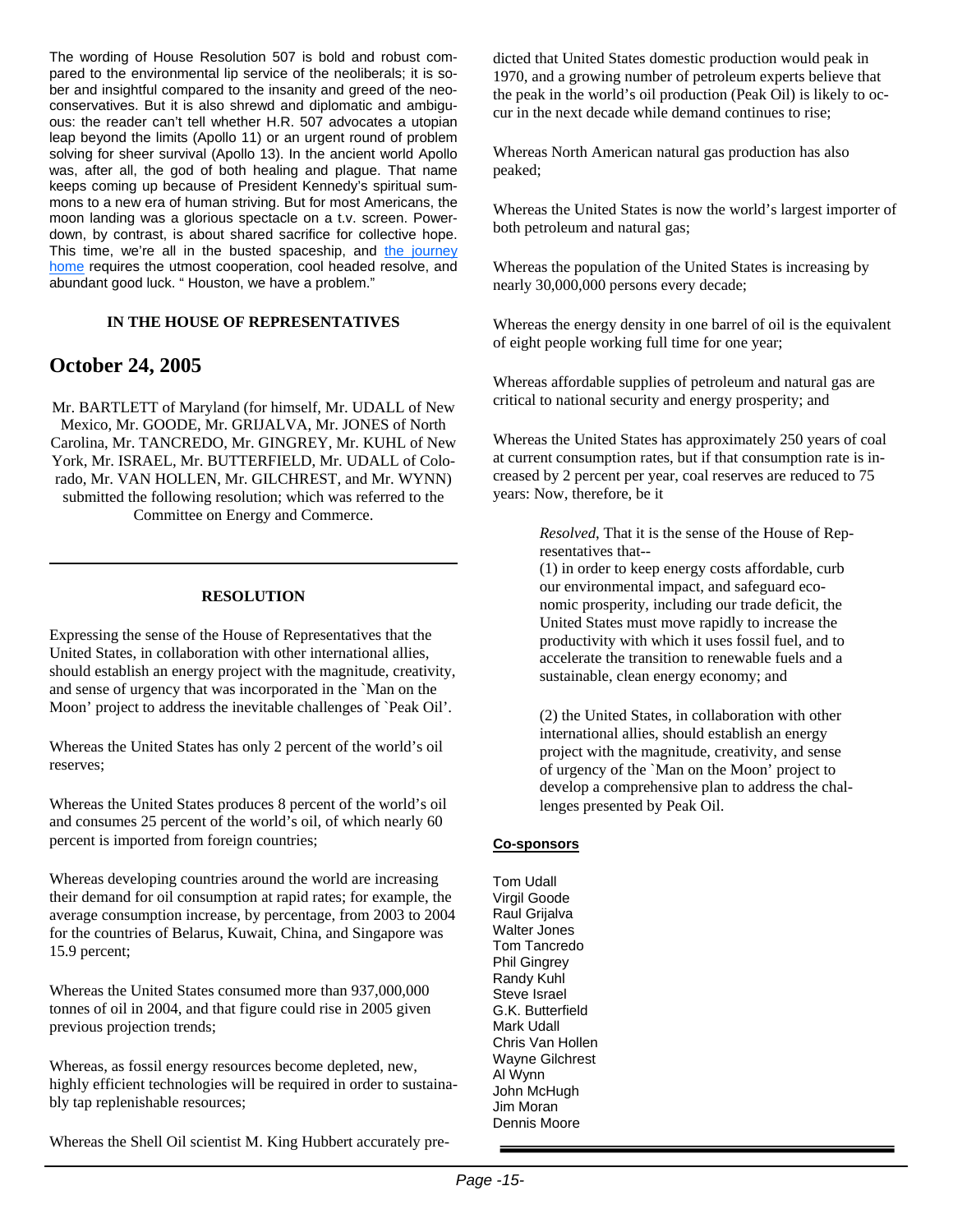## **EATING LOCALLY IS HARDER THAN YOU THINK**

## **A Sonoma County Exercise Provides Valuable Planning Lessons – This Isn't as Easy as We Might Hope**

## **"I Hate Peak Oil" Cookies**

#### **By Wendy Talaro**

*[It's one thing to acknowledge that food production might revert to local in the face of Peak Oil. It is another thing altogether to attempt to eat locally, as this graduate student finishing a Master's Degree in Ecological Agriculture at New College demonstrates. Not only is the prospect a daunting one, even for an agriculturally-blessed region like Sonoma County, California; the task of eating only food produced within a 100 mile radius for one week raises much more fundamental questions about our society. By way of full disclosure I should tell you that Wendy Talaro is my fiancée and that you'll be hearing more from her. I'm a lucky guy in many ways. Even if they weren't produced locally, "I Hate Peak Oil" cookies are great. – MCR]*

*November 21, 2005 1100 PST (FTW):* -- **T**hough I engaged in this two-week exercise as a specific homework assignment for a graduate school level Ecological Agriculture course, I would not hesitate to recommend that absolutely everyone living in industrialized countries participate in their own local food sourcing experiment. Where is your food grown and harvested? Not just some of it — this is a query about each and every component of your current diet, whether you're eating junk food for pleasure and solace, or enjoying mindful dining for nutritional health. Restrict your food purchases to items grown within a specific mileage radius and write out the rationale for the distance of the boundary. Find out as best you can about the farm sources of the produce, dairy, eggs and meat that you eat and ask grocers for this information if a food item's origin is not clearly labeled. If components of your standard diet are not locally available and readily accessible within the radius, make notes of all the food items that would otherwise be missing if not for global commerce and far-flung food transport. It is an eye-opening, if disturbing, exercise. Food security vulnerabilities are ordinarily easy to overlook until the veneer of plenty is ripped away. The vulnerabilities of Sonoma County's local food system were exposed through this assignment, as were the shortfalls for meeting the caloric, let alone nutritional, needs of the county's 478,400 residents.<sup>1</sup>

To delineate and clearly see my self-imposed boundary, I obtained a California State Automobile Association map of the state and drew in a circle with a compass. Any source within the boundary was fair game as "local." In my palette of culinary creations, there was no single dish that could be prepared exclusively with locally grown items. The longer the ingredient list for the recipe, the harder it was to source every ingredient within the boundary. The success of finding or creating meals of entirely local ingredients was a complex function of available money, creativity, research, time spent in shopping and alchemical effort spent in the kitchen. Eating fresh food locally implicitly entails eating seasonally, but merely surviving by meeting caloric requirements alone entails some deprivation and self-denial of tastes and preferences, many of which have been shaped for decades by cheap fossil fuel driven imports and exports of unprocessed food and value-added manufactured foodstuffs.

Food shopping at locally-owned Oliver's Market in Cotati, CA was my best option, given its business hours and location. A 6-mile round trip on surface streets is arguably not the most efficient use of gasoline, but a special, longer round trip to a farmers' market under the same surface street travel conditions would've been even less efficient. I restricted my purchases as much as I could tolerate and afford, to (1) locally grown and (2) organic. Budgetary limitations required me to deviate from my self-selected geographic rule while the idealistic desire to give the assignment an honest effort cost me about 3-4 times as much in two weeks as food usually costs me in a single month. If I thought the cost was prohibitive, it was nothing compared to the time I spent fulfilling the requirements of the assignment. Food became a preoccupation to an exaggerated degree, not for want of more of it but due to the time sink of online recipe and food preparation research. Nor had I accounted for preparation and cooking efforts that needed to be completely reconfigured to accommodate foods that usually were not part of my diet, and in greater quantities than I was used to cooking with — pumpkins, dairy and potatoes, for example.

Fortunately, eating organic food no longer presents the same narrow range of choices and accessibility difficulties it once did; there has been explosive growth of this multi-million dollar marketplace. I had the distinct advantage of a beautifully organized and comprehensive manual, *The Organic Guide to Sonoma, Napa & Mendocino Counties, 5 th edition*, produced and distributed by Community Action Publications in Sebastopol, CA. Although the flavor, health and environmental benefits reflected in organic food pricing make this food competitive with cheaper, conventionally produced food (whose pricing reflects neither true long-term health detriments or environmental costs), the limits of the consumer's personal food budget can drive short-term choices to garner the most "bang for the buck" at the grocery store.

So far, the benefits of eating locally and organically are restricted to those who have the financial means and the education to understand the consequences of their own eating habits. Even those who recognize the benefits may not have the means to consistently purchase organic, let alone locally produced organic, food under current economic conditions, which are structured in favor of cheap, fossil fuel subsidized imports and processing. *Local food can be maddeningly close, yet simultaneously inaccessible*. Compared to many other counties, even within California, Sonoma County is blessed with good soils, local freshwater sources and a mild climate well suited for almost year-round agriculture. Yet for all the substantial land area that could be oriented to sustaining the needs of this and neighboring counties' residents, land and water resources are primarily allocated to foods for upscale specialty markets, both for local consumption and export.

As a full-time graduate student, I found rearranging my entire life to fit farmers' markets hours of operation was neither practical nor affordable in immediate out-of-pocket terms. The reality of most busy working adults is such that weekends and evenings are regularly subsumed into the black hole of errands of consumption and maintenance chores. For those on fixed schedules, I can anticipate a mismatch between sellers' and buyers' schedules — resulting in unintended barriers to the proliferation of local food.

Short and deliberate trips to Oliver's Market stretched into indeterminate searches, a distorted mockery of wild food foraging. My first foray resulted in a jumble – Clover Stornetta (Petaluma, CA) organic butter, non-rBST light sour cream, organic mild cheddar and organic milk, Straus Creamery (Marshall, CA) organic half and half, and organic pumpkins from Muelrath Ranches (Santa Rosa, CA).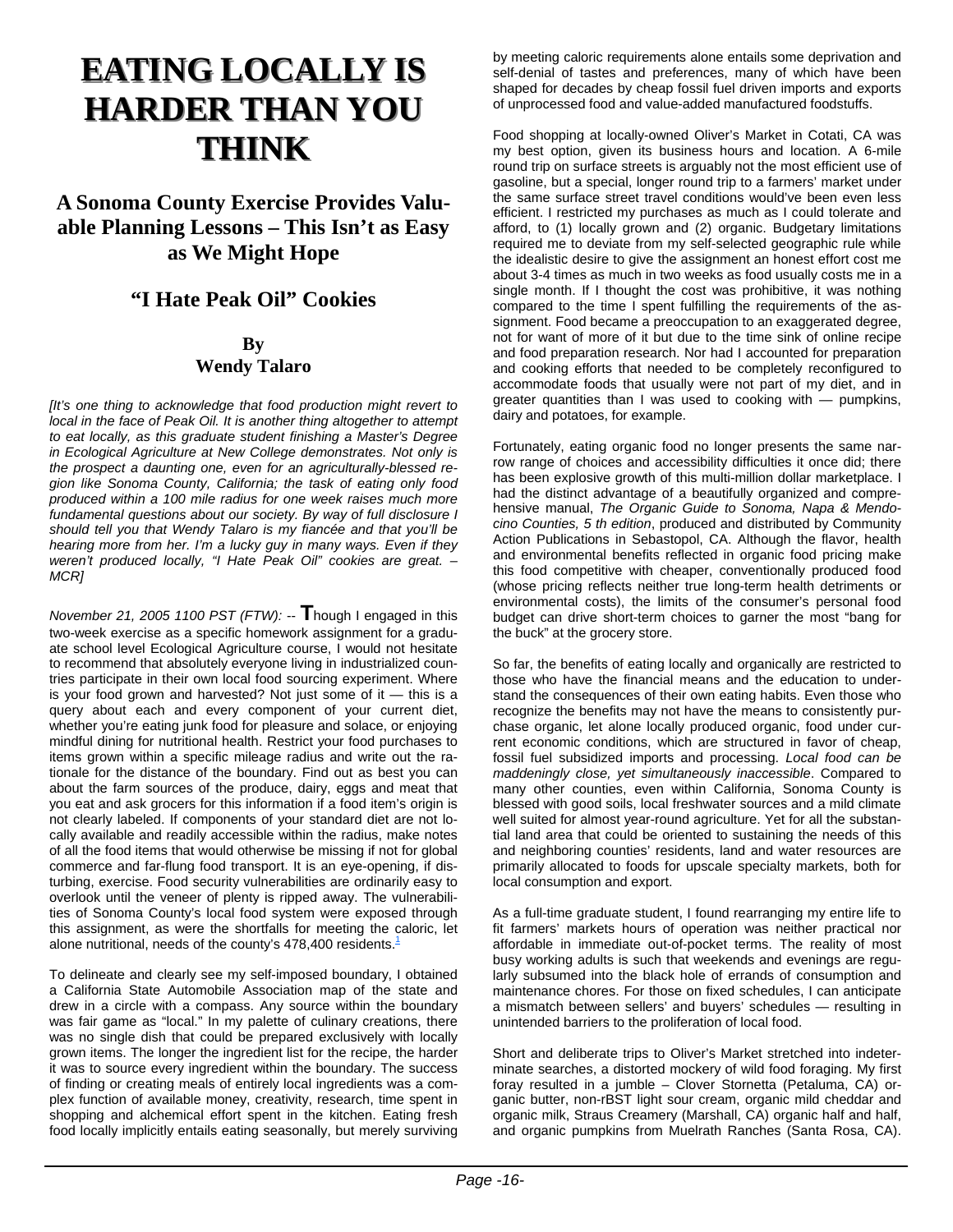Not-so-local foods that had more familiar uses were organic eggplant and green onions from Madera, CA and Mori-Nu tofu from organic soybeans packaged, but not grown, in Torrance, CA. Although a good selection of organic and free-range meats are locally raised, meat was off-limits due to house rules set by a vegan landlord. Like going to a farmers' market, it was impossible to go with a prepared shopping list, particularly on my first trip. While it was easy to circumvent the aisles of packaged, highly processed foods, I was left to browse the outer aisles of produce and dairy (for the record, I happen to be somewhat lactose intolerant). As with farmers' markets shopping, I made the rounds before making my selections. It is one thing to shop with a definite list, which is only possible with year-round food availability powered by fossil fuels, and quite another to shop based on the criteria of locally grown only to bring home an odd hodge-podge of seasonally available foods picked from the selection of what Oliver's Market made available to their customers. Though they're a locally owned market, the majority of their produce was not locally grown.

Harder still was concocting something that would be edible, let alone nourishing, out of the findings. The challenge of figuring what to make of the mismatched assortment was a new and unanticipated time sink. With unfamiliar ingredients came the need for extensive research into recipes, which in turn prompted more shopping to augment missing ingredients. For every recipe that called for a local ingredient, there were always a few more ingredients required that were extremely difficult to obtain locally or just couldn't be locally sourced. Food preparation time stretched interminably day after day as I struggled with untried recipes, which sometimes called for ingredients that required soaking or precooking, as was the case with the pumpkins and some frozen plums previously harvested from a tree growing on the rental property where I currently live. Time was spent in perusal of websites to verify or discover geographic origins, locate local sources for specific items, and to find recipes and cooking instructions. To compensate for extra cooking and preparation time, I found myself doubling recipes that not only attempted to make use of huge surpluses of some ingredients that were difficult to procure in smaller quantities but also provided me with several servings, the better to maximize the amount of food prepared relative to the time spent cooking everything from scratch.

Another level of burdensome complexity is added if one has to accommodate special foods due to health vulnerabilities. Though I am fortunate enough to not suffer from Celiac's disease (gluten intolerance), leaky gut syndrome, rheumatoid arthritis, or lupus (autoimmune diseases), I can only imagine how much more challenging the local food assignment would have been if I did have severe food allergies or sharp restrictions on my diet.

I decided at the outset that chocolate was not up for negotiation in the face of my assignment. In a fit of pique over the lack of a coherent group of ingredients from my first shopping trip at Oliver's Market that would lend themselves to easily prepared meals, I created a batch of "I Hate Peak Oil" vegan chocolate chip cookies. The moniker for the cookies derives from the simple fact that most of the ingredients will become harder to come by as Peak Oil makes its effects felt. The wheat was grown in the upper Midwest though milled in Vermont; the vanilla came from Tahitian vanilla beans grown in Madagascar; the walnuts came from California's central valley; and the chocolate in the chips was probably from Ivory Coast or Ghana. The sweetener was not sugar but brown rice syrup produced by Lundberg Rice Farms in Richvale, CA — the sole ingredient from within the 100-mile limit. As for the fat that nearly all cookie and cake recipes calls for, I used non-GMO expeller pressed Earth Balance® spread which itself is a complex amalgam of soybean, palm fruit, canola seed and olive oils flavored by a corn extract, soy protein, soy lecithin, and non-dairy lactic acid derived from sugar beets and colorant from an unspecified natural source. The irony is both delicious and absurd – in the effort to create a treat that would

be palatable to vegans and omnivores alike, I had to resort to one of the most heavily processed, complex, non-local food ingredients I have ever used in cooking.

A short Google search yielded the following data for Sonoma County: (Source: Sonoma County Farm Bureau)

Value of agricultural production, 1999: \$483 million (state ranking: 16th)

Top five crops by value, 2000:

| Wine Grapes \$389 million |                 |
|---------------------------|-----------------|
| Milk                      | \$79.8 million  |
| Livestock                 | \$40.05 million |
| Cattle                    | \$12.4 million  |
| Vegetables                | \$6.6 million   |

Most productive acreage is dedicated to non-staple food production and it remains to be seen whether effort will be marshaled to redirect the focus of agricultural land use only when and if market signals indicate a transition would be highly profitable. Given the popularity of Atkins-type diets that restrict carbohydrate intake, it's impossible to secure staple food carbs locally in Sonoma County in sufficient quantity relative to population size: though each person on such a diet consumes fewer carbohydrates, one consequence has been a drop in their marketability and hence their supply. I had great difficulty locating a retail source for locally grown and milled grains and I considered collecting acorns, not only to add a unique dimension to my local food experience but to also supplement my food collection and preparation skills.

Wild food gathering can be financially easier to manage if one is willing to forego money spent in exchange for time, assuming that the wild food sources are close and clustered. However the whereabouts of extant stands of oaks with access unhindered by property boundaries or collection prohibitions is not common knowledge. Food gathering on public land, which constitutes disturbance or destruction of natural scenery, plants and animal life, is expressly prohibited by the California State Parks. The National Park Service and other federal agencies only allow subsistence gathering, which is inconsistently regulated by permits — some agencies require them and others do not. Moreover, pesticides are used freely on public and private land. If finding and collecting a wild staple food was not enough to test the skills and patience of the willing forager, clearly starvation would be at our doorsteps if great numbers of Sonoma County residents were suddenly forced to rely on locally harvestable wild food supplies. 2005 was a lean year for acorn foraging compared to 2004. Foraging itself would become a fossil fuelintensive pursuit due to extensive driving along Sonoma, Marin and Napa County backroads and major highways in search of oaks, bulbs and berries. Complicating the task of collecting wild food is the lack of widespread culinary skills for such food. If not for fossil fuel driven industrial mass production and distribution of food, the population densities and numbers humans have attained would clearly not be possible. As Richard Heinberg notes, "Food is energy. And it takes energy to get food. These two facts, taken together, have always established the biological limits to the human population and always will."2

Finding bread made locally is not difficult but finding bread, noodles, pasta or any other carbohydrate staple food made locally *from locally grown ingredients* demands a time commitment to locate sources for the grains and the firm resolution to make the food from scratch. In order to obtain this flour at its nearest location, I would have had to drive almost 26 miles southbound one way in the midst of morning commute traffic. As with all farmers' markets, it is recommended to shop early for best selection. The difficulty of acquiring local whole-wheat flour was compounded by the lack of sufficient cold storage space for more than five pounds, even if budgetary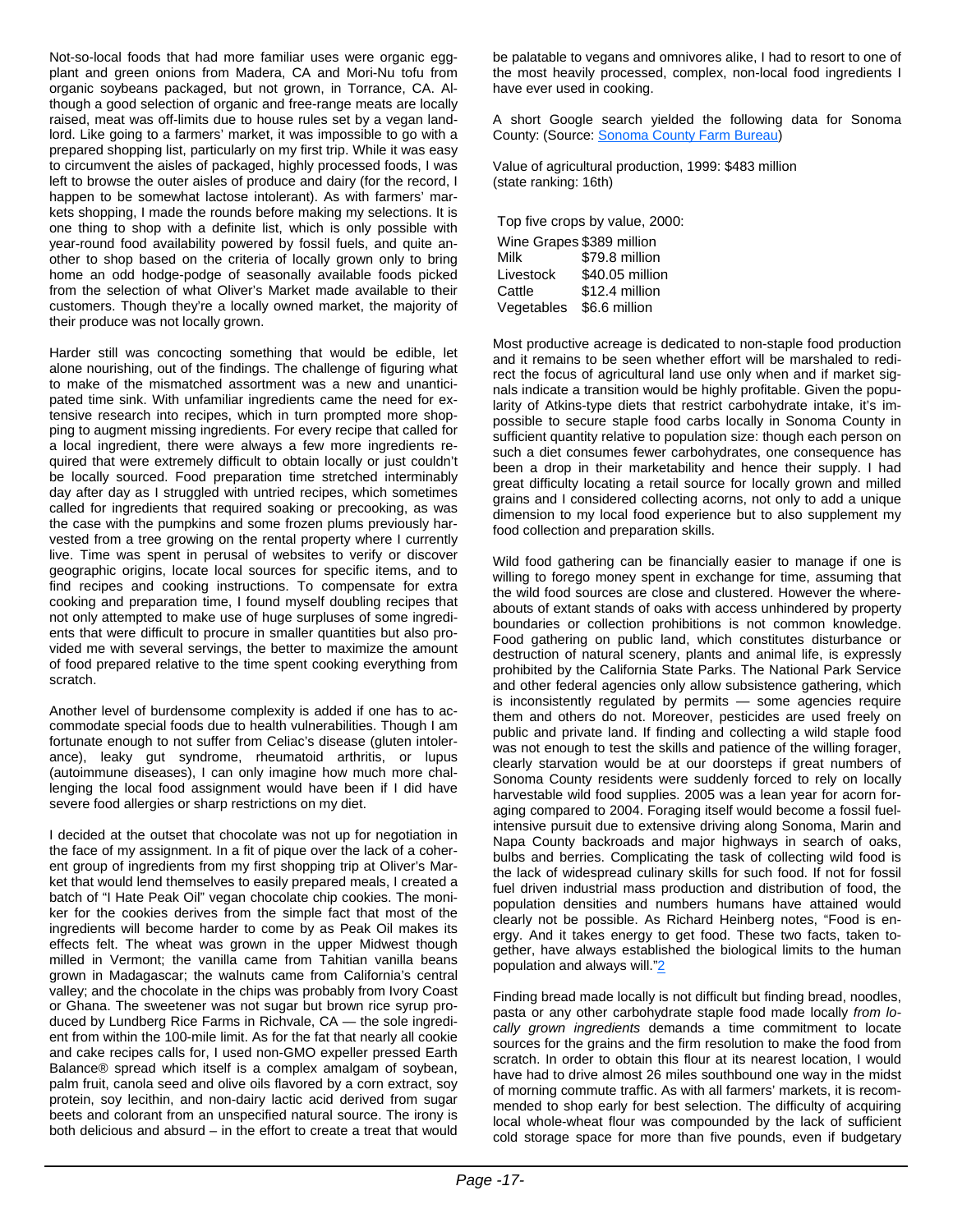constraints did not limit the quantity I could buy for long-term usage.

The oil in wheat berries goes rancid faster once the grain has been milled. Lack of storage space would force me to use more flour than I would ordinarily, or I would have to sell or barter or give away the surplus. If I became a regular consumer of Full Belly Farm's flour, frequent trips to restock would compel me to shop for other foodstuffs in San Rafael or contrive other SF Bay Area combined errands to justify my long trips. In essence, obtaining "local" wholewheat flour would necessitate at least an hour and a half of round trip driving, a 52-mile round trip, to say nothing of the gasoline and patience burned in the process. I began to wonder how well I would fare eating nothing but pumpkins, Sebastopol apples and dairy products for two weeks if I opted to omit grain carbohydrates. I concluded that the aggravation of assembling ingredients for wholewheat bread was something that I could do without, though bread itself was harder to give up and I yielded to my non-local bagel cravings.

This quest mounted for a single staple food item - milled flour brought up the extrapolated question of how much time would be spent on a weekly or monthly basis if this were no mere exercise but a regular necessity driven by the constraints of Peak Oil. What local foods would be available for purchase in scattershot fashion and in what quantities, particularly for lack of access to a place to grow or store most of my own? What would happen if a disaster disrupted food transport along major arteries? Would I even be able to afford to eat in Sonoma County if local food remained mostly the province of upscale farmers' markets and specialty food stores? Add to the food wish list items that have been selected for pleasure or as an acquired taste and the recipe and menu palette shrinks further - chocolate, table salt, most spices, condiments and herbs, and even exotic drinks like tea and coffee disappear altogether. Money mediates the relationship to food access and divides the haves from the have-nots. Food security, defined as "access by all people at all times to enough food for an active, healthy life" (World Bank, 1986)<sup>3</sup> is not possible given our current catabolic and degenerative economic paradigm.

Like conventional agriculture, commercial organic agriculture as currently practiced can only be sustained when powered by relatively cheap and readily accessible fossil fuels. If 6 lbs of soil are lost for every pound of conventional food produced, $\frac{4}{3}$  then 3 to 5 1/2 pounds of soil are lost for every pound of organic food produced, with soil depletion occurring "17 to 70 times faster than nature builds it."<sup>5</sup> Soil losses are indirect since the importation of fertilizers means losses of organic matter and mineral from soils elsewhere (50-84% fertilizer importation  $x$  6 lbs = 3 to 5 1/2 pounds of soil lost).6 Merely seeking to inflict less harm rather than stop or repair damage done is unconscionable at this late date, when the toll of environmental damage accrues daily and evidence mounts more quickly than it can be humanly absorbed. Considering the inevitable loss of the fossil fuel inputs upon which our food security is precariously based, the appearance of plenty is indeed an illusion. The sudden loss of food availability does not tally with our perception of the food system and our Achilles' heel, the secret hidden in plain sight: the omnipresence of international transport of food commodities and value-added food products. When countries import and export similar quantities of the selfsame food products, the global food system exhibits puzzling redundancy that upon closer examination demonstrates collective insanity.

If market indicators are the sole measure and inducement for change, the changes that might be implemented will be too little, too late. Conventional economics — which fails to value environmental services and yet simultaneously relies heavily on nature as material source and pollution sink — does not anticipate the drastic environmental changes driven by large and ill-perceived feedback cycles with substantial anthropogenic inputs. Human attention is disproportionately directed towards short-term problems and their immediate solutions; these incur myriad problems on an even larger scale. Conventional economics and the vagaries of the marketplace are the frames through which humans view their biosphere. But the timing of natural cycles is asynchronous with the timing of the marketplace – human frames of perception are too small to view the state of the planet *in toto*; mega-decline data is discarded because it does not fit our modern industrial mindset wherein this planet is permanently stable and all-forgiving.

The negative consequences for environmental neglect or deliberate disregard are rarely reaped by those who inflict the damage. By the time the overlapping environmental stresses compound and accelerate decline, the market's response will be too late to avoid reaping the whirlwind. Anticipatory preparation will give way to mitigation, tantamount to doing a lot of running to stay in one place, the reactive default action for having done little to nothing beforehand. Mitigation is very time consuming, financially draining, and energetically costly compared to prevention or even preparation.

If the population of Sonoma County waits until food imports dissipate and fail to be restocked on grocery shelves before growing most of their own food for local consumption, it will be too late to avoid starvation since the environmental service of growing food crops is not performed on demand but on nature's cyclical timing. Likewise with water usage: if Sonoma County residents continue to overdraw underground aquifers and Russian River water to meet immediate short-term demand, groundwater pumping will be more expensive and energy intensive and aquifer recharge will take much longer. Entire ecosystems and economically valuable species populations will be more susceptible to collapse for lack of water. Not only will ever-increasing human demands for water not be met by supply, but less water will be available for growing local food, let alone meeting the needs of the non-human remainder of the biosphere. The infrastructure for graywater usage, water catchments, and waterless human waste processing / composting will need to be built hurriedly, often without reading the patterns of the landscape for the most effective use of precious water resources and nutrient cycling. Astronomically expensive and rapidly diminishing fossil fuel availability translates to loss of jobs, economic instability, cutbacks in public services, and rationing for the general public.

Capital-intensive infrastructure wear and tear maintenance and repairs that had been long postponed by cash-strapped municipalities and other government entities will lead to breakdowns, some of them catastrophic and irreparable. Due to the nature of global interdependence, ecological, energetic and economic breakdowns will not be contained or subject to quarantine. Collapse in one part of the world will eventually make its effects felt in the rest of the world community. Larger economic powerhouses are likely to suffer more precipitous declines in proportion to their dependence on imported fossil fuel energy. What little time there is to prepare will be wasted if the overall pattern of multiple ecosystemic declines is not accurately perceived and responded to with local actions bearing regional and global implications.

1 http://www.sonoma-county.org/cao/citizens\_guide/sonoma\_county\_population.htm

2 Richard Heinberg, Museletter Number 159, July 2005, "Threats of Peak Oil to the Global Food Supply", paper presented at the FEASTA Conference, "What Will We Eat as the Oil Runs Out?", June 23-25, 2005, Dublin Ireland.

3 Lauren Sacks and Cynthia Rosenzwei "Climate Change and Food Security." http:// www.climate.org/topics/agricul/index.shtml

4 John Jeavons, *How to Grow More Vegetables*, 6 th edition revised, Ten Speed Press 2002, p. ix. Figure developed from US Department of Agriculture statistics.

5 Ibid, p. ix.

6 John Jeavons, personal communication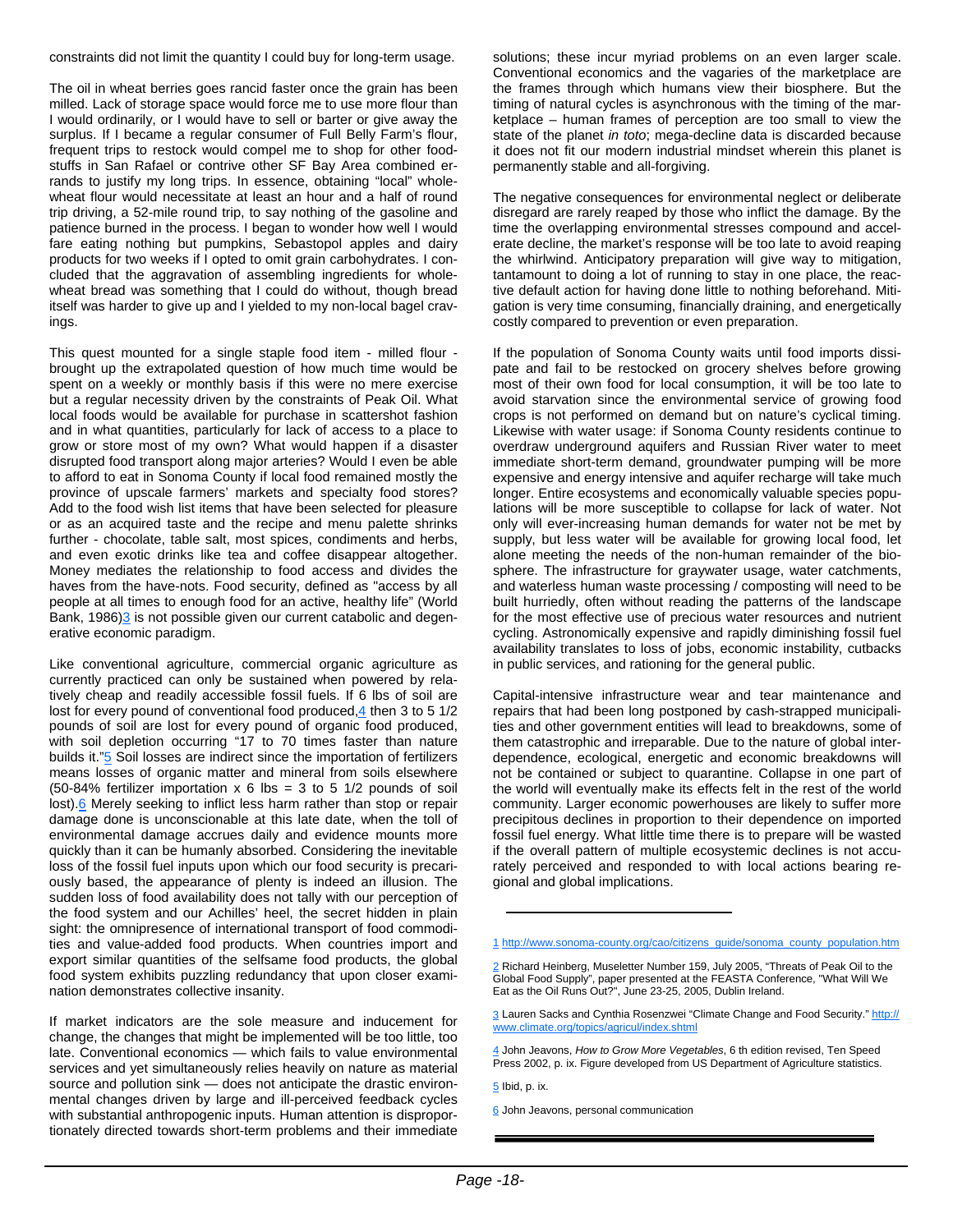## **ESCAPE FROM CANCUN ESCAPE FROM CANCUN**

## **Lessons About Human Reactions to Peak Oil and the Desperation to Conceal It**

### **Psychosis in the Media and the Masses**

### **by Michael C. Ruppert**

*[Everything that you are about to read is a near-perfect analogue to the way the human race is responding to Peak Oil, only compressed in time and with consequences far less severe than what is approaching with the winter of 2005-6. Explain that to the estimated 40,000 tourists who – for the most part – stranded themselves in Cancun during Hurricane Wilma. The warnings were there. They had a chance to prepare and leave but most of them chose not to. Their reasons for not paying attention may have varied; but for all who were stranded the results were the same. They paid the price for their choices. They just couldn't believe that something bad might happen to them. It was not in their experience.*

*Here in the "safe" world, there are also signs of a near-contagious delusion, even among so-called experts, that does not augur well for large-scale adaptivity and survival in the face of Peak Oil. This story shows how easy it is to fool oneself. – MCR]*

*Nov 8, 2005 0800 PST (FTW)*, CANCUN / XTAPA – **I** was hoping for a break and some rest in Cancun, but it was not to be. I was scheduled to arrive on October 18th and depart for another conference in Xtapa where I was to give a lecture on the 22nd. Human plans are frequently nature's entertainment and once again I lived up to a nickname I was given two decades ago when I was with the LAPD: "S--- Magnet."

Having watched the earliest beginnings of Hurricane Wilma I was apprehensive even as I left Los Angeles on Tuesday October 18th but it was a necessary trip. I was to speak about a new product called *Armorware* which offered an elegant and bulletproof solution for millions of people searching for internet privacy and confidence. The Canadian company Armor Technologies, Inc. was just about to go public in a way that would allow millions of people who needed such a solution to get it.

For about eight months I had been involved in the marketing strategy for this new software platform. Some of my recommendations for its functionality had actually been incorporated into the final product. As *Armorware* was nearing its public launch and IPO, I was called on to act as spokesman for the product at a conference for mid-range independent Canadian investors. The conference was being held at the Moon Palace resort in Cancun and my tickets, as well as the presentation itself, had been arranged almost at the last minute.

Why me? I had written extensively about PROMIS software in *FTW* and *Crossing the Rubicon.* I had made friends with most of the principals of Armor Technologies at other conferences over the last three years. We shared similar political and economic views. Though not a techie by any stretch, I did understand the needs of individual computer users. While there was nothing out there that could stop Total Information Awareness (under its myriad names and incarnations) from accessing corporate, commercial and government data bases, there was – at last – something that absolutely guaranteed the sanctity of one's own PC, personal files, and even e-mail correspondence and online transactions. And it was transportable and could be easily used from almost any computer, anywhere in the world. It was the right product at the right time.

I was never to make that presentation in Cancun. Instead, I was to receive a perfectly compressed, first-hand look at how the human race is responding to Peak Oil and maybe just a little understanding as to why the resistance has been so fierce, even nasty, for all these years.

By late Tuesday night it was beginning to look like Wilma was becoming dangerous. Once I hooked up to the net in the room of Armor's CEO, Mark Seaton and visited the web sites for the National Hurricane Center and NOAA (National Oceanic and Atmospheric Administration) it only took about an hour to see that Wilma would indeed threaten Cancun. Watching Katrina and Rita evolve, strike, and do their thing in Louisiana and Texas had proved to be great schooling on hurricanes.

Once I decided that Wilma would at least brush by Cancun, and after looking out the 75 yards from my hotel room to the unprotected beach, I faced the problem of trying to alert people. I started at around 10 PM Tuesday. Wilma was still way out at sea, hundreds of miles away. But it had blown through Cat 3 like a dragster and was well on its way to Category 5. The first person I needed to convince was Seaton, a long-time friend and Armor's General Manager and Acting CEO. The first time I warned him of the projections from the National Hurricane Center it didn't click. Mark had a lot on his mind, like finishing the presentation I was to deliver the next morning. His assistant Patti, however, started paying attention right away. The second time, Mark stopped over my computer and looked at the image on my screen.

"Holy shit."

"Yeah, Holy Shit. And it's getting bigger. It could be a Cat 5 by tomorrow and the probabilities look good that it's headed in this direction," I responded.

"Keep me posted."

That, I did.

Just after midnight it became clear that Wilma had zeroed in on the Yucatan peninsula. I downloaded a nine-minute-old teletype from a C-130 hurricane chaser stating that it had just recorded the lowest barometric pressure of any hurricane in the western hemisphere -- ever. Wilma's course had swung westward and, measuring the width of the storm, it was clear that Cancun and Cozumel would be hit hard. At minimum, the eye wall would pass just a hundred or so miles offshore.

When I laid out the probabilities, the strength, size and course for Mark he wasted no time. There was no hesitation. Even though it was not his conference he had resources and he knew something had to be done. Quickly I Googled around and found out that Merida was the closest major city and that there was only one road out of Cancun. Remembering New Orleans, I wondered how big the road was and how well it would hold up under a mass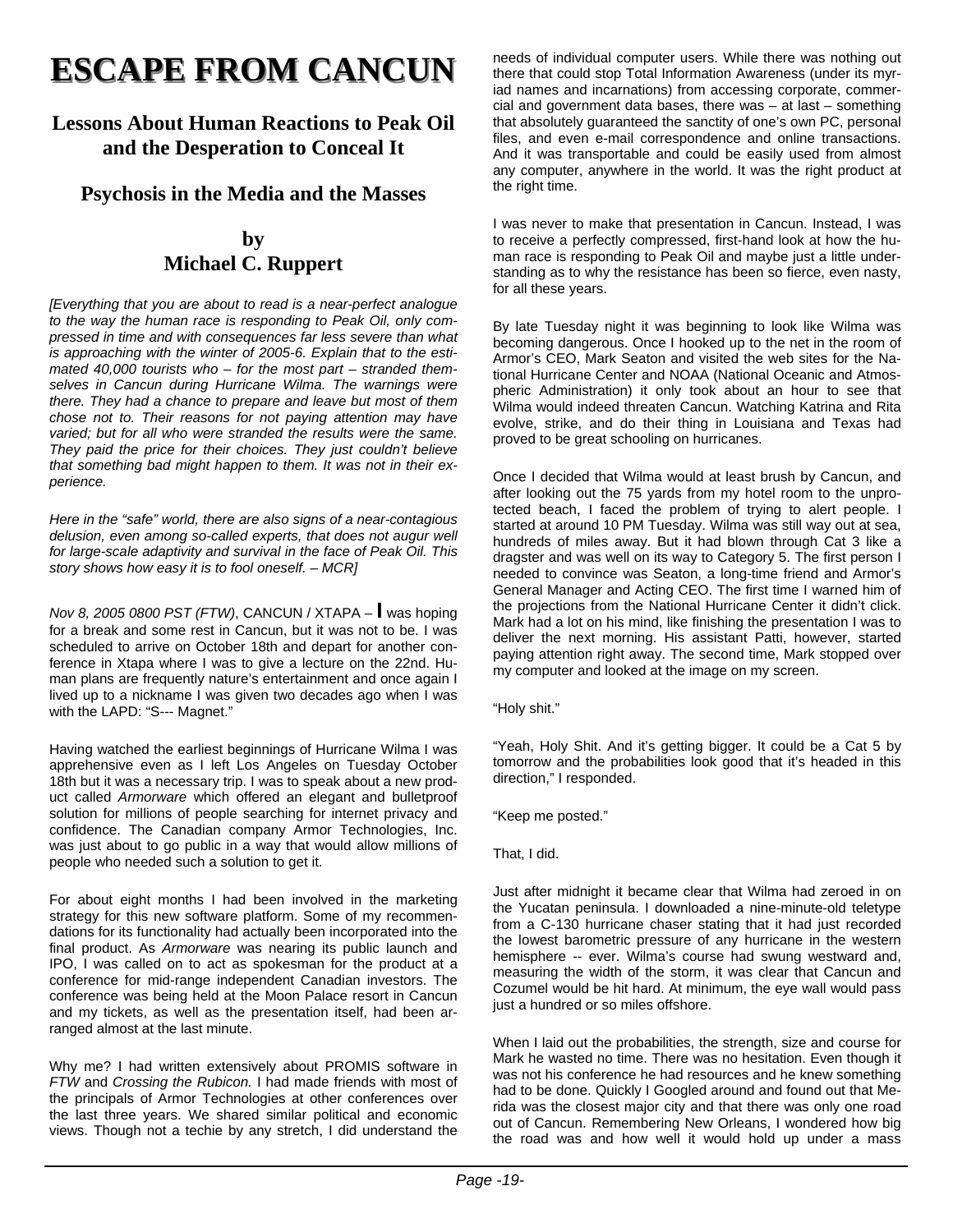evacuation. The road was only four lanes wide but there was no other option. I figured that the airport would be a overflowing by morning. I was wrong.

Time, however, was critical.

By 1 AM Mark and I were in the lobby talking to management at the Moon Palace. Mark arranged for buses to evacuate about a hundred and forty Canadians and also made sure that they had hotel rooms in Merida when they got there. His wallet and his heart were open and I was glad he was there.

Back up in the rooms, Patti was making calls and getting information on how to upgrade a chartered Lear 25 to a larger size jet for the next stop on our trip, another conference in Xtapa. Mark had planned for us to fly to Xtapa on Saturday. There were also children at the hotel and Mark was going to make sure that he got as many of his people out as possible.

The hotel staff thought we were crazy and they told us so. "We've had hurricanes here before. It's no problem" they said. Don't worry. "We're not worried about it. We'll tell you in plenty of time if there's a problem." I told them of the NHC reports but nothing registered. Deaf ears, polite smiles. Nothing was being done.

The organizer of the conference and some of the attendees joined us in the quiet lobby. Mark had made a deposit on the busses and reservations were being made at a large hotel in Merida. At four hours away by road it might get a good tropical storm but it wouldn't face a hurricane. Still, some of the attendees didn't quite grasp the danger. It's hard to worry when it's a beautiful night and there's a fresh margarita in your hand.

One woman observed, "I don't want to leave until I know about the money I paid for my room. Will I get that back?"

Three other people just ignored us and walked away. One man nearly panicked. The important thing was that the conference organizer had been convinced (I was later to hear second-hand that the organizer would receive all the credit for Seaton's decisive actions; no surprise there). The Canadians would leave the next afternoon. Mark and I went back to the room and I resolved to start saving computer images from NOAA. Patti told us that a larger Saberliner 80 had been arranged and could pick up nine of us on Wednesday at 2 PM for the evacuation flight to Xtapa.

We all went to bed around 2:30 and were up by 7. Surprisingly, having made both a plan and a decision, we slept like babies. It surprised all of us.

The next morning our fears had proved to be justified. There was no doubt that Cancun was going to take a big hit. I saved an NOAA image which was timed using Eastern Daylight time (one hour later than Cancun).

Those of us who were leaving on the chartered flight at 2 PM had been packed by about 9AM. Mark Seaton held discussions with many of the Canadians and their conference organizers. He had not hesitated to scrub our planned presentation on Armorware. "There are times", he observed "when making money or selling things doesn't matter."

Wondering what the mood was like among several thousand hotel guests I began touring the enormous resort sitting on that vul-



nerable beach. I took time out to return to my computer and check for updates. By 11, it had become clear that Cancun was going to take a *direct* hit.



What were the tourists doing?

Most were busy about the task of being tourists even though from my rough polling it was clear that most had heard a storm was "out there." Many tourists were actually booking tours to swim with the dolphins. I figured that the dolphins were smarter than that and had left on an Aero Mexico flight the night before. Even at noon, the pool was crowded and the swim-up bar well populated. There wasn't a cloud in the sky. The wind was blowing but that was not unusual for Cancun and it was hard for many to reconcile news reports of the now Category-5 hurricane with their senses. It was much easier to sunbathe, drink and relax. There was always mañana.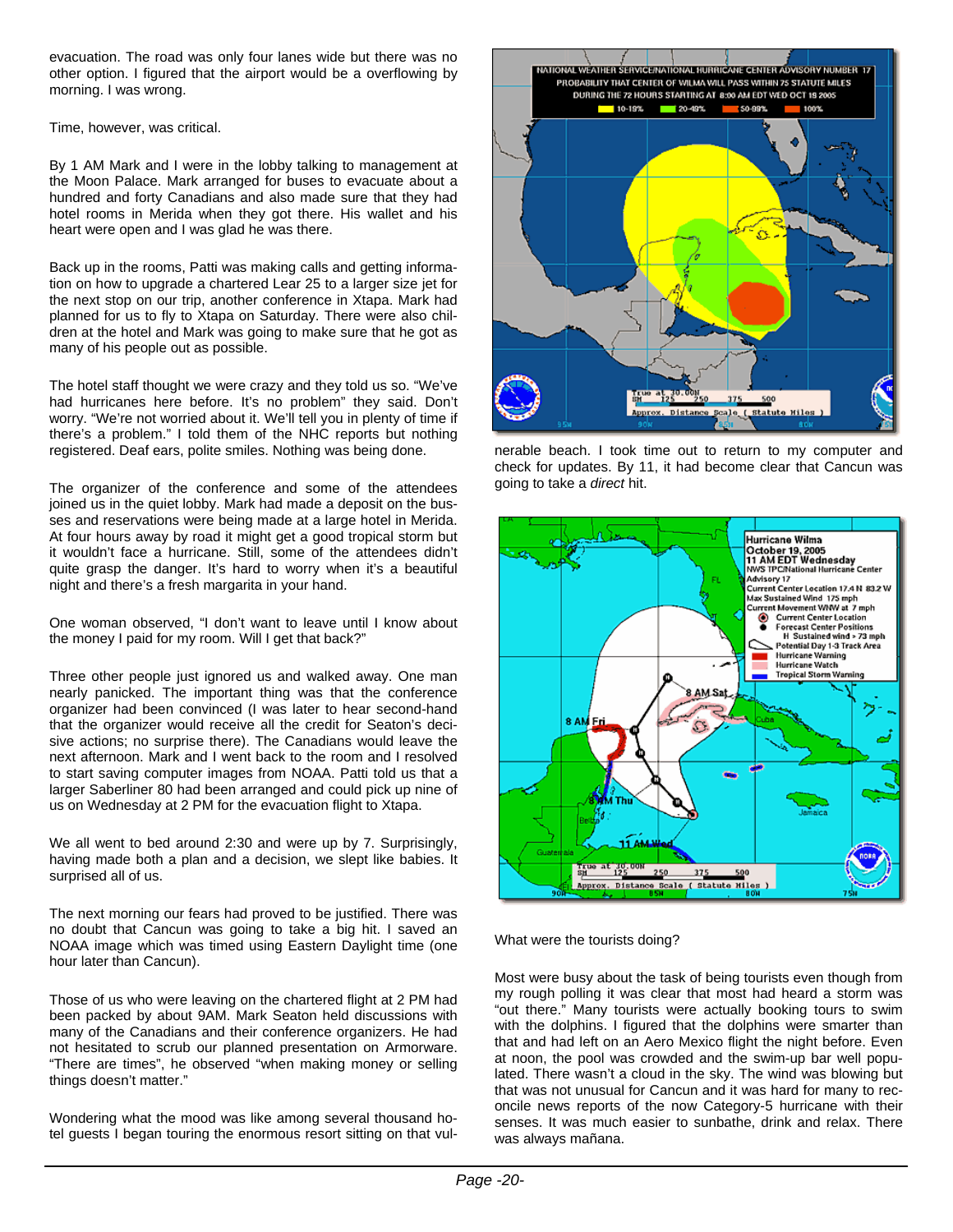





Having had some bitter experiences with Peak Oil I guessed at the best way to broach the subject. While a part of me wanted to stand on a bridge joining two large pools and just start yelling that a Cat 5 storm was coming, I realized that that would make me look hysterical and minimize any positive impact I might have.

Instead, I opted to just quietly approach several groups of people and soberly talk to them. The first group I approached was two women and three men from the Midwest.

"Excuse me, my name is Mike and I'm a journalist getting ready to leave the hotel. Are you guys aware that a Category-5 hurricane is heading right this way and that the eye is expected to hit Cancun? It's the most powerful hurricane in recorded history." I offered the latest updates from NOAA.

One woman in the group started sobbing. She had been watching the news. She turned to her husband. "I want to get out of here now. I'm scared. This isn't right. We've got to leave." The men looked at each other and quietly agreed. "Yeah," said one, I'll bet the airport's going to be packed. We'd better get there soon and see if we can get out."

After a few minutes of quiet talk I wished the group well and next approached a group of three men and three women, all in their twenties. They had obviously been drinking for a while.

"Aw, it's not that big a deal" they said. "We asked some other folks here and they said they weren't going to do anything. It's just a little wind and rain. The storm's going to hit Cuba anyway." They all laughed when one of them wryly commented, "It's just that much more tequila for us."

No point in arguing.

Next I approached a middle-aged couple reclining by the pool.

"Oh stop being a hysterical pussy," the man said loud enough for about twenty people to hear. "Go bother somebody else."

I went back to the lobby to check on our group. We were all packed and assembled. Seaton was helping coordinate the buses for Merida that would be leaving shortly. There was still very little indication in the sky of anything unusual. Only a few bands of frail clouds could be seen, albeit in the easily recognizable pattern of the outer bands of a storm which was now almost 400 miles across.

I was a bit optimistic for a moment when a group of people gathered right by the main entrance. It looked like people were taking notice. But then half of them left to get on a tour bus for Mayan ruins, fishing, and dolphin swimming. By now it was a virtual certainty that Cancun would take a direct hit from the eye wall which had just turned westward again.

I put my journalist hat on and approached a public relations manager at the Moon Palace named Nancy Guillen. In my broken Spanish and her pretty good English I learned that hotel management wasn't the least concerned about Wilma. Guillen told me that every hotel had shelters in the city (all at sea level or just a few feet above) capable of housing several hundred people on cots. They had blankets (hardly necessary) and lots of fresh water (no mention of food, which turned out to be the biggest problem). Besides, Guillen told me that the hotel would not issue warnings to its guests until the government of the Mexican State of Quintana Roo told them to. Guillen was open, professional and calm. That was reassuring even if I thought she was mistaken. I wondered how many shelter beds there were in the city and if there truly were enough.

By 1:20 there was a little more activity as taxi cabs and shuttle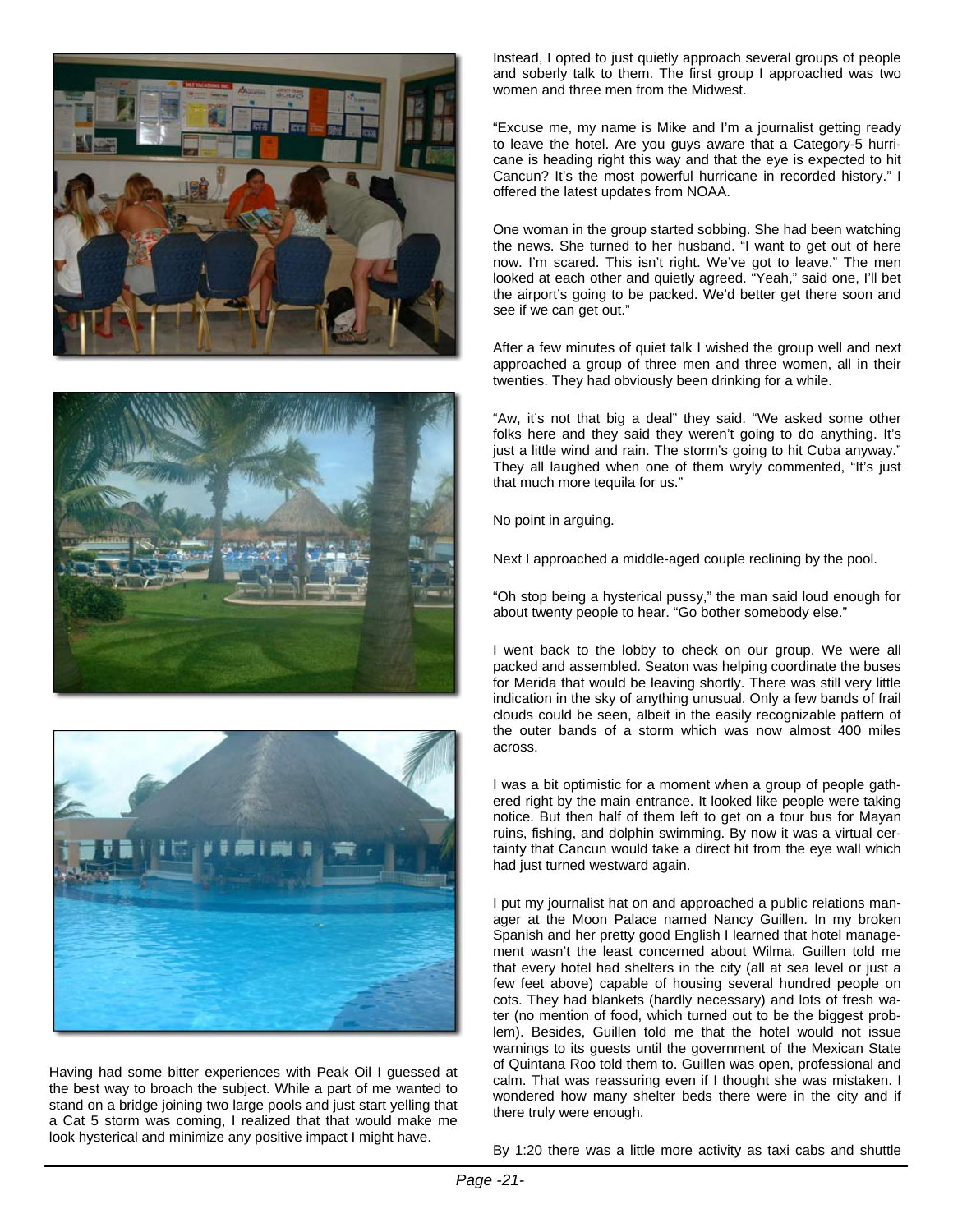buses were taking maybe ten per cent of the guests to the airport. The rest were still taking people out on excursions. I asked a few who were leaving if they had called the airlines first and most said no, they were just going and willing to take their chances. A quick dash back out to the pool showed that very little had changed. It was party time and the day was young.

The nine of us who were to leave on the chartered Saberliner boarded our van and headed for the airport. There were signs of relief on everyone's faces as we pulled out. Two-year-old Gray Putnam, son of David and Heather Putnam of Toronto, was a bit cranky at having been awakened from a nap but that was it. I marveled at the contrast in attitudes between our van and the pool bar. The clouds only hinted at Wilma's imminent arrival.

We arrived at Cancun's private Fixed Base Operator (FBO) where the Saberliner was waiting. Mark Seaton posed for a picture with the pilot and the plane. I had visited Cancun three times previously and, curiously, there was no rush at the airport. Planes full of arriving tourists were still coming in.



We filled the Saberliner to the gills. Luggage was stacked everywhere, blocking access to the restroom. It didn't matter.

Urinating into Tupperware was no inconvenience at all. A week later I was to see a photograph of the terminal we had departed



from. It had been completely destroyed.

As we took off, the ominous advance clouds of Wilma's leading edges were clearly visible. Someone told us that the airport would be closed by 10 or 11 PM that night. So much for all the people who decided they would wait to see how things looked tomorrow and then try to get out. They were gong to be sorely disappointed (and stuck, too). Simple math revealed the truth as it always has with Peak Oil. There were an estimated

50,000 tourists in Cancun. The airport had a capacity (under the best of conditions) of flying out maybe 7,500 per day.

After Wilma had parked herself over Cancun and nearby Cozumel for 48 hours and a day of hurried repairs, the capacity for evacuation flights from the Cancun airport would be reduced to between 5,500 and 6,000 people per day. It was clear that a whole lot of people were going to be very unhappy for a long time.

Recalling that the US Congress had passed weather control / modification acts in 1970 and 1976 (another bill was introduced after Katrina and Rita) I thought of a recent and very surprising program on the Discovery Science Channel aptly titled "Weather Modification." I had been amazed at how much was actually revealed about how technologies like HAARP could be used to steer hurricanes. [The big hurricanes were not created by the US government, but I have no doubt that their courses were shifted by a few degrees so that they would impact less-expensive real estate.] I thought to myself that if I was the US government I would see to it that Wilma parked directly over the Yucatan for a couple of days before heading to Florida. Hurricanes weaken over land and Cancun was the only land available for that purpose. Florida was, after all, Jeb Bush's state.

Of course, that's exactly what was to happen.



Once airborne, the mood in our little jet turned cheerful. We had dodged a bullet. On the way to Xtapa for the next conference the

skies cleared and we enjoyed the post-adrenal high that always accompanies a close call.

When we landed at Xtapa airport – after hurriedly running to the baños – we all looked at the cloudless sky and smiled. I thought to myself, "That's the way it is with Peak Oil. If even



for a moment we can fill up our gas tanks and convince ourselves there's no storm coming, we can think that somehow we are immune. We can go back to business as usual. We can pretend there is nothing to worry about."

I thought of the callous, willful and even criminal dishonesty with which the media continues to reassure us after Katrina and Rita that everything is OK because gasoline prices are falling and crude oil prices are slipping. They, and the American government, neglect to tell us that this is only because we are in the merciful season when both air conditioners and heaters are turned off; when driving vacations have ended. They neglect to tell us that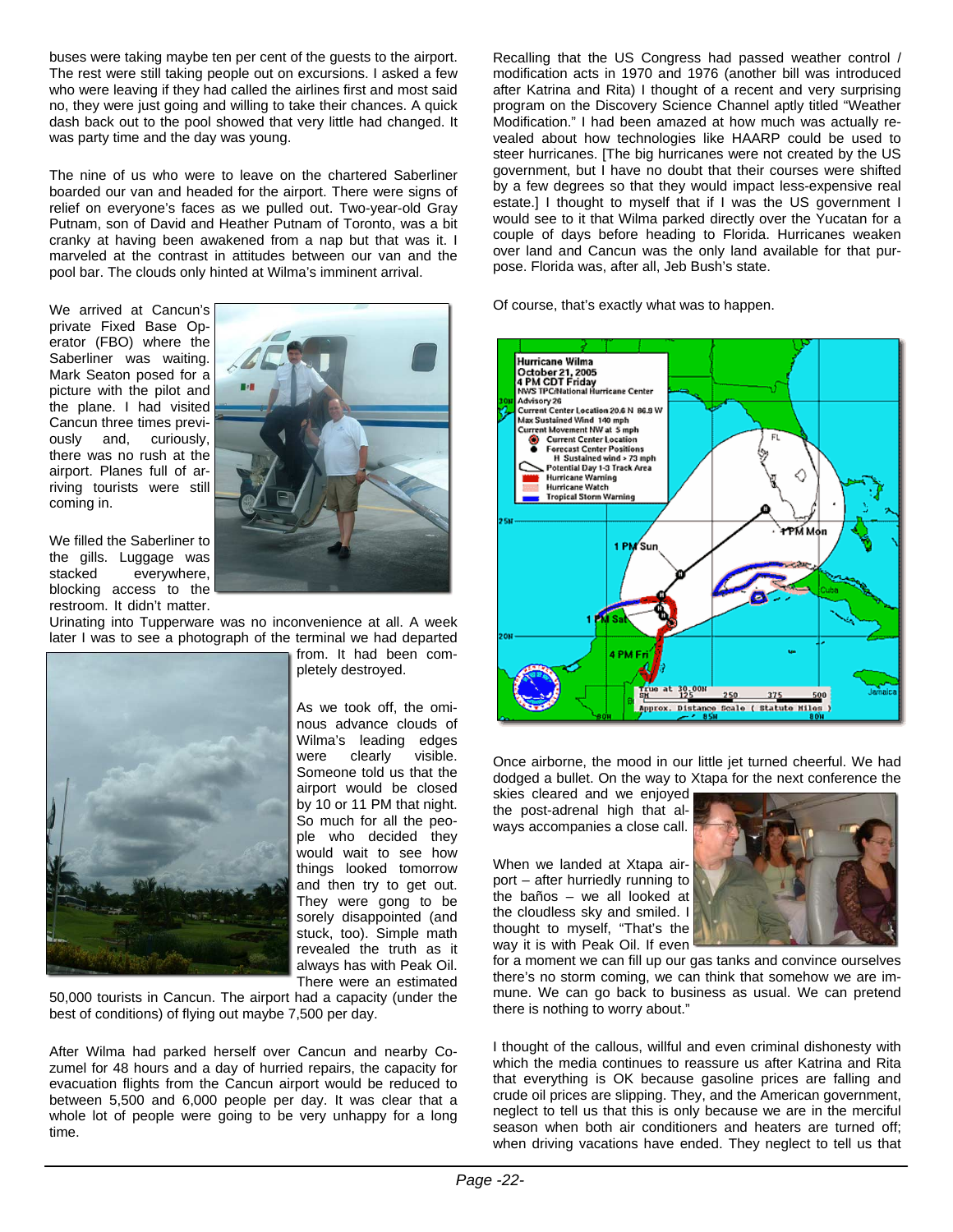prices are low because the US is tapping a now impossible-torefill strategic petroleum reserve of only 700 million barrels and receiving 800,000 barrels a day of mostly refined gasoline from the 22 member countries of the International Energy Agency (IEA). They aren't telling us that our refining capacity is still heavily damaged and our production capacity is hobbled. They neglect to tell us that 108 offshore rigs and a still undisclosed number of pipelines constituting about 75% of American natural gas production and sixty per cent of our domestic oil production are shut in for between six months and three years (under the best of circumstances). They neglect to tell us that IEA energy "loans" will end forever with the first cold snaps of winter.

But still the evidence is there, just as clear as it was for me and others in Cancun that a much bigger, deadlier storm is approaching and that escape from it will not be easy.



Almost 40,000 tourists, mostly American, were trapped in Cancun for up to eight days. They slept on floors without mattresses and had no showers. They had fresh water but some went two and three days without food. They

were humbled and they were evacuated only as air service slowly returned to normal. As for Cancun itself, it was pretty well trashed. The problems there are the same as with New Orleans.

While most of the luxury hotels have announced they will be rebuilt within six months, they fail<br>to discuss the to discuss fact that the homes of most of their employees may never be rebuilt at all.



Collapse of com-

plex civilizations tends to be much easier to start than to stop. There are a hundred, maybe a thousand things that can go wrong



and will go wrong. Cancun was a lesson for all of us. Humankind's biggest lesson of all time begins this winter.

Postscript: In scouring the web I was able to find some pictures of the damage done by Wilma to Cancun and Co-

zumel. I found pictures of stranded tourists and one picture that looked a little like the guy who called me a hysterical pussy. I



recalled the old line, "Been there, done that. Got the t-shirt."

I hope it was worth it, buddy.

The warning signs of Peak Oil are, in fact, much more well-defined and numerous than they were even for Wilma. A few people are getting it and taking action. Most are not. But the part



that makes me bitterly angry is the degree to which the govern-



ment, corporate media, and the financial markets are maliciously and deliberately deceiving most of the public.

Should these folks ever ask for absolution I'm afraid I will not be the one to give it.